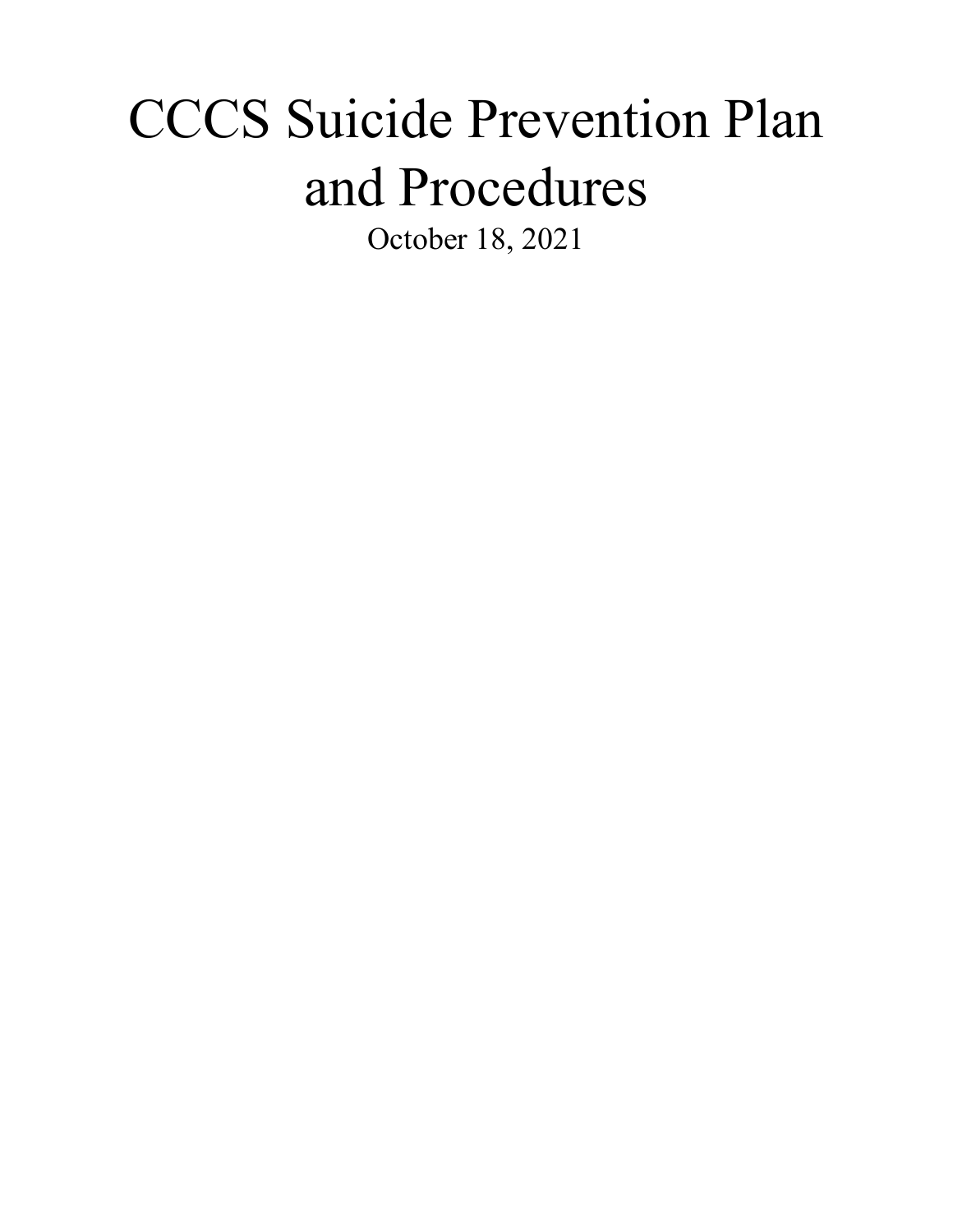# **TABLE OF CONTENTS**

<span id="page-1-0"></span>

| <b>TABLE OF CONTENTS</b>                                                                                                                                                                                                                                                                                                                                                                            | 1                                                        |
|-----------------------------------------------------------------------------------------------------------------------------------------------------------------------------------------------------------------------------------------------------------------------------------------------------------------------------------------------------------------------------------------------------|----------------------------------------------------------|
| <b>INTRODUCTION</b>                                                                                                                                                                                                                                                                                                                                                                                 | 2                                                        |
| <b>PURPOSE</b><br><b>Coburg Community Charter School</b><br><b>DEFINITIONS</b>                                                                                                                                                                                                                                                                                                                      | 2<br>$\mathcal{Z}_{\mathcal{C}}$<br>3                    |
| QUICK FACTS - WHAT SCHOOLS NEED TO KNOW                                                                                                                                                                                                                                                                                                                                                             | 5                                                        |
| <b>CONFIDENTIALITY</b>                                                                                                                                                                                                                                                                                                                                                                              | 5                                                        |
| <b>GROUPS AT INCREASED RISK FOR SUICIDAL BEHAVIOR</b>                                                                                                                                                                                                                                                                                                                                               | 6                                                        |
| <b>COMPREHENSIVE SUICIDE PREVENTION PLAN COMPONENTS</b>                                                                                                                                                                                                                                                                                                                                             | 9                                                        |
| <b>PREVENTION PROCEDURES</b><br><b>INTERVENTION PROCEDURES</b><br><b>SCREENING PROCESS</b><br><b>DOCUMENTATION</b><br><b>SCREENING PROCESS FOR ONLINE STUDENTS ONLY</b><br>PROCESS FOLLOWING SUICIDE ATTEMPT OR ACUTE MENTAL HEALTH<br>DEVELOPING A SCHOOL SUPPORT/SAFETY PLAN<br>DEVELOPING A RE-ENTRY PLAN<br><b>Notifying parents and others</b><br>POSTVENTION PROCEDURES: AFTER A DEATH OCCURS | 10<br>13<br>13<br>14<br>15<br>16<br>16<br>16<br>19<br>21 |
| <b>REVIEW AND FEEDBACK PROCESS</b>                                                                                                                                                                                                                                                                                                                                                                  | 25                                                       |
| <b>ACKNOWLEDGEMENTS AND RESOURCES</b>                                                                                                                                                                                                                                                                                                                                                               | 25                                                       |
| <b>COMMUNITY RESOURCES LINK</b><br>FORMS AND CHECKLISTS                                                                                                                                                                                                                                                                                                                                             | 25<br>26                                                 |

1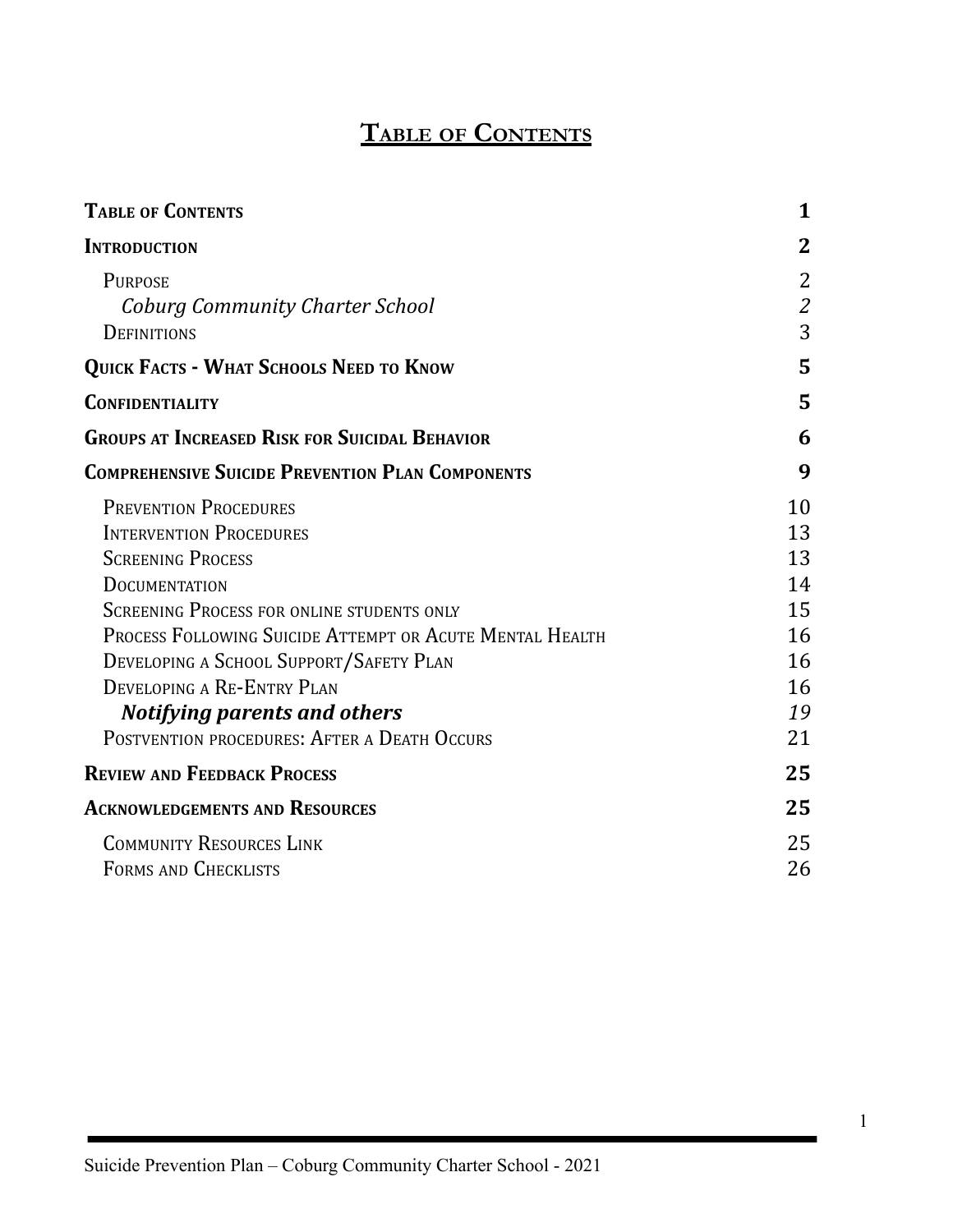# **INTRODUCTION**

<span id="page-2-0"></span>The U.S. Surgeon General promotes the adoption of suicide prevention protocols by local school districts to protect school personnel, and to increase the safety of at-risk youth and entire school community. In 2019, the Oregon legislature passed Senate Bill 52, also known as ["Adi's Act"](https://docs.google.com/document/d/18H3H-GfAab364gX7tlDh0XZQXhwdM2SOLCMLFe6yaF0/edit?usp=sharing), which requires school districts to develop and implement a comprehensive student suicide prevention plan.

#### <span id="page-2-1"></span>**PURPOSE**

This document recognizes and builds on the skills and resources inherent in school systems. Schools are exceptionally resilient and resourceful organizations, whose staff members may be called upon to deal with a crisis on any given day. Schools can be a source of support and stability for students and community members when a crisis occurs in their community. Accordingly, this guide is intended to help school staff understand their role and to provide accessible and effective tools.

COBURG COMMUNITY CHARTER SCHOOL:

- ❏ Recognizes that physical and mental health underpin all learning. Physical and mental health and wellness are integral components of student outcomes, both educationally and beyond graduation.
- ❏ Further recognizes that suicide is a leading cause of death among young people aged 10 24 in Oregon.
- ❏ Has an ethical responsibility to take a proactive approach in preventing deaths by suicide.
- ❏ Acknowledges the school's role in providing a culture and environment that is sensitive to individual and societal factors that place youth at greater risk for suicide and helps to foster positive youth development and resilience.
- ❏ Acknowledges that comprehensive suicide prevention policies include prevention, intervention, and postvention components.
- ❏ Will publish its policy and plan on the district website and will revisit and refine the plan as needed.

# **DEFINITIONS**

# <span id="page-2-2"></span>**AT-RISK**

Risk for suicide exists on a continuum with various levels of risk. Each level of risk requires a different level of response and intervention. A high-risk student may have thoughts about suicide, including potential means of death, and may have a plan. In addition, the student may exhibit behaviors or feelings of isolation, hopelessness, helplessness, and the inability to tolerate any more pain. A student who is defined as high-risk for suicide is one who has made a suicide attempt, has the intent to die by suicide, or has displayed a significant change in behavior suggesting the onset of potential mental health conditions or a deterioration of mental health.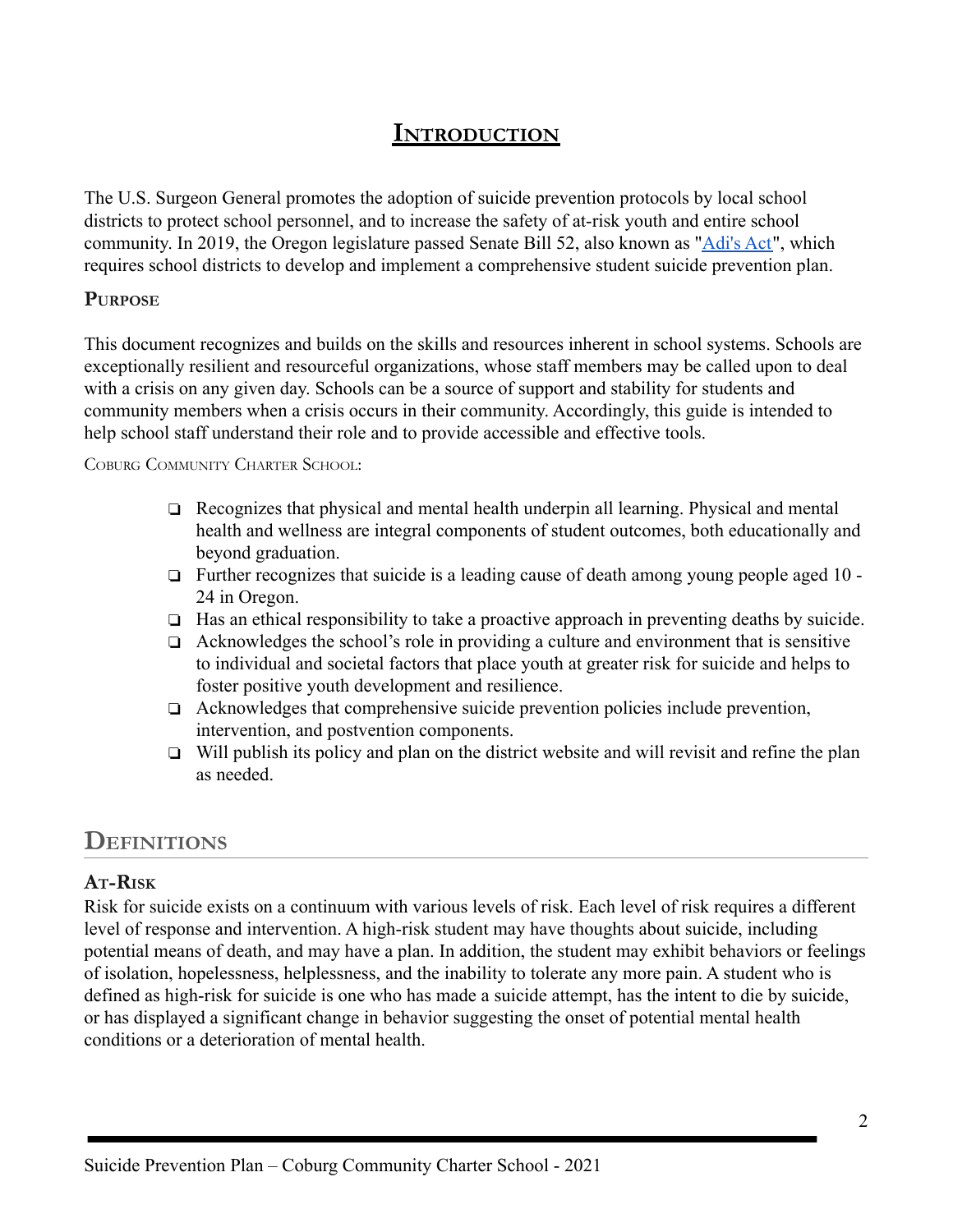#### **CRISIS RESPONSE TEAM**

The CCCS Crisis Response Team is a group of people (dean of student services, school counselors, admin on special assignment, and the executive director) who work in collaboration with Eugene 4j specialists to address crisis preparedness, intervention, response and recovery.

## **MENTAL HEALTH**

A state of mental health, emotional, and cognitive health that can impact perceptions, choices and actions affecting wellness and functioning. Mental health conditions include depression, anxiety disorders, post-traumatic stress disorder (PTSD), and substance use disorders. Mental health can be impacted by the home, school, social environment, early childhood adversity or trauma, physical health, and genes.

# **PARENT**

As used in this plan, the term parent means a parent of a student and includes a natural parent, a legal guardian, or an individual authorized in writing to act as a parent in the absence of a parent or a guardian.

## **RISK ASSESSMENT**

An evaluation of a student who may be at-risk for suicide, conducted by the appropriate designated staff (dean of student services, school counselor, or a trained school administrator). The Columbia-Suicide Severity Rating Scale (C-SSRS) is designed to elicit information regarding the student's intent to die by suicide, previous history of suicide attempts, presence of a suicide plan and its level of lethality and availability, presence of support systems, and level of hopelessness and helplessness, mental status, and other relevant risk factors.

## **RISK FACTORS FOR SUICIDE**

Characteristics or conditions that increase the chance that a person may attempt to die by suicide. Suicide risk is most often the result of multiple risk factors converging at a moment in time. Risk factors may encompass biological, and/or social factors in the individual, family, and environment. The likelihood of an attempt is highest when factors are present or escalating, when protective factors and healthy coping techniques have diminished, and when the individual has access to lethal means.

## **SELF-HARM**

Behavior that is self-directed and deliberately results in injury or the potential for injury to oneself. Self-harm behaviors can be either non-suicidal or suicidal. Although non-suicidal self-injury (NSSI) lacks suicidal intent, youth who engage in any type of self-harm increase the long-term risk of a future suicide attempt or accidental suicide.

## **SUICIDE**

Death caused by self-directed injurious behavior with any intent to die as a result of the behavior.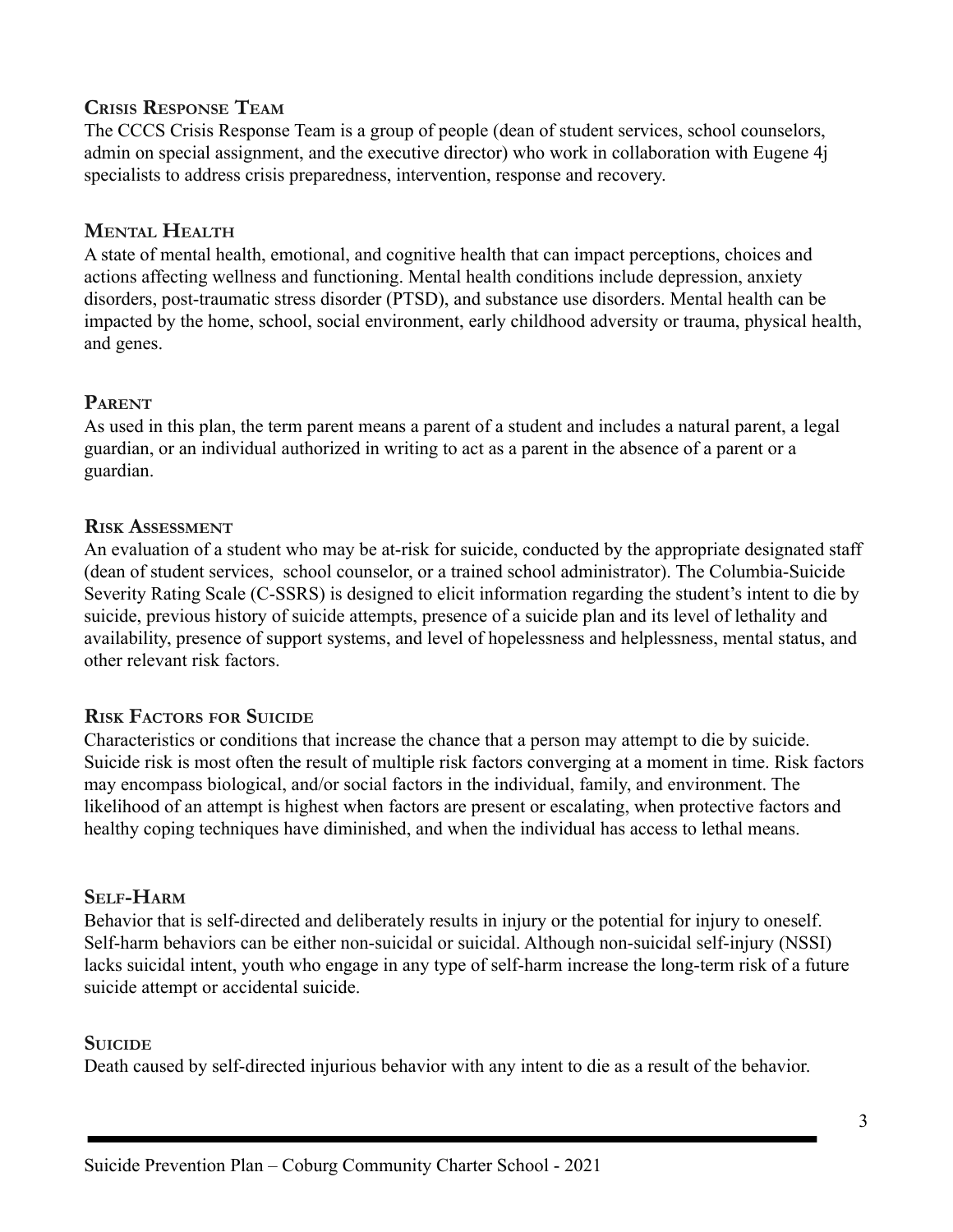#### **SUICIDE ATTEMPT**

A self-injurious behavior for which there is evidence that the person had at least some intent to die. A suicide attempt may result in death, injuries, or no injuries. A mixture of unresolved mindset, such as a wish to die and a desire to live, is a common experience with most suicide attempts. Therefore, unresolved mindset is not reliable indicator of the seriousness or level of danger of a suicide attempt or the person's overall risk.

#### **SUICIDAL IDEATION**

Thinking about, considering, or planning for self-injurious behavior that may result in death. A desire to be dead without a plan or the intent to end one's life is still considered suicidal ideation and will be taken seriously.

#### **SUICIDE CONTAGION**

The process by which suicidal behavior or a death by suicide influences an increase in the suicide risk of others. Identification, modeling, and guilt are each thought to play a role in contagion. Although rare, suicide contagion can result in a cluster of suicides within a community.

#### **POSTVENTION**

Suicide postvention is a crisis intervention strategy designed to assist with the grief process following a death by suicide. This strategy, when used appropriately, reduces the risk of suicide contagion, provides the support needed to help survivors cope with a suicide death, addresses the social stigma associated with suicide, and disseminates factual information after the death of a member of the school community. Often a community or school's healthy postvention effort can act as prevention and save lives.

# **QUICK FACTS - WHAT SCHOOLS NEED TO KNOW**

## <span id="page-4-0"></span>**Take suicidal behavior SERIOUSLY EVERY time. Take IMMEDIATE action!**

**Contact the School Screener and a building administrator to inform her/him/they of the situation. NO student expressing suicidal thoughts should be sent home alone or left alone during the screening process. You must provide supervision!**

**If there is a reason to believe a student has thoughts of suicide, do not send the student home to an empty house.**

❏ School staff are frequently considered the first line of contact with potentially suicidal students. Most school personnel are neither qualified, nor expected, to provide the in-depth assessment or counseling necessary for treating a suicidal student. They are responsible for taking reasonable and prudent actions to help at-risk students, such as notifying parents, making appropriate referrals, and securing outside assistance when needed.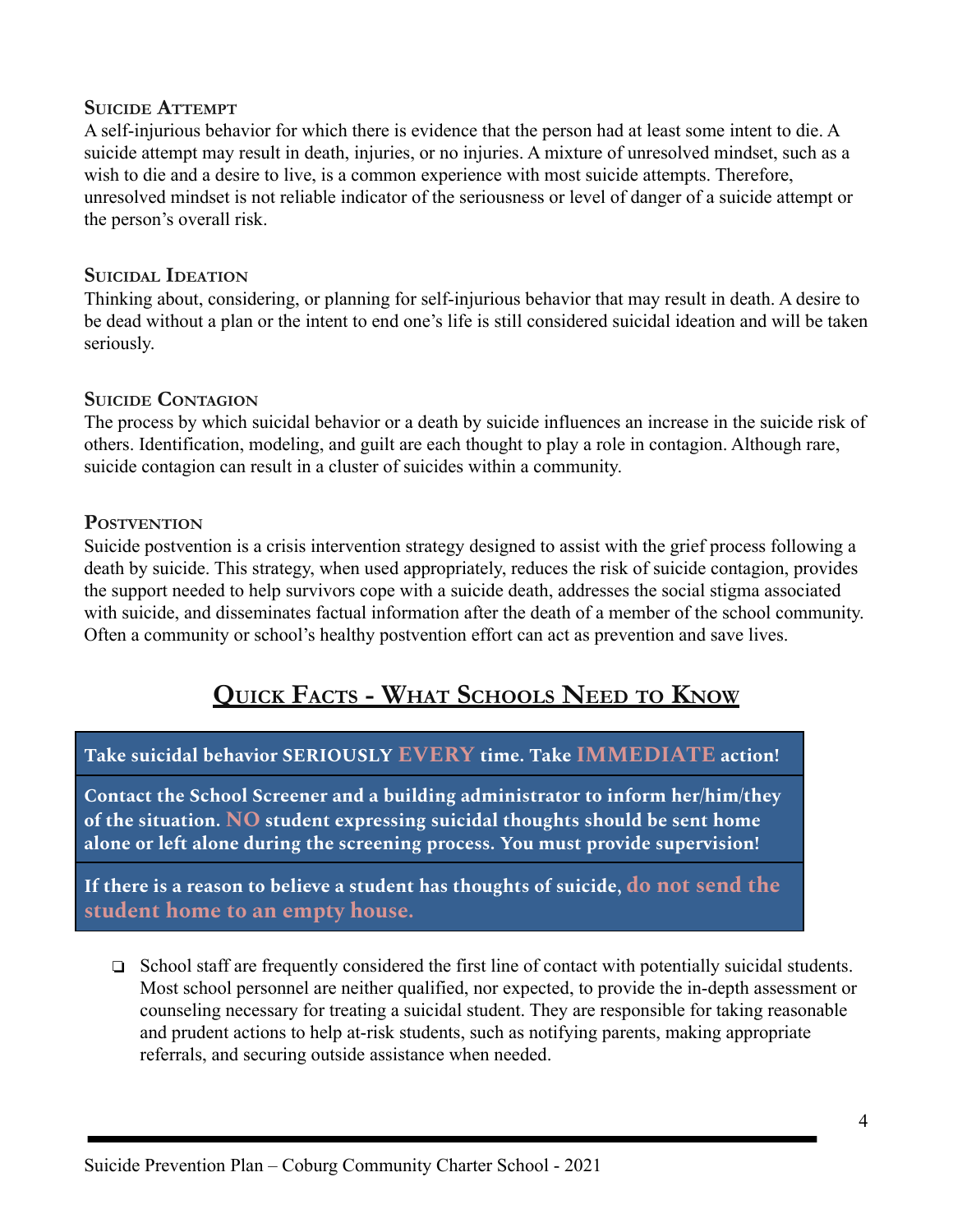❏ All school personnel need to know that they are required to refer at-risk students to trained professionals; the burden of responsibility does not rest solely with the individual "on the scene"

#### ❏ **Research has shown talking about suicide, or asking someone if they are feeling suicidal, will not put the idea in their head or cause them to kill themselves.**

- ❏ School personnel, parents/legal guardians and students need to be confident that help is available when they raise concerns regarding suicidal behavior. Students often know, but do not tell adults, about suicidal peers. Having supports in place may lessen this reluctance to speak up when students are concerned about a peer.
- ❏ Advanced planning is critical to providing an effective crisis response. Internal and external resources must be in place to address student issues and to normalize the learning environment for everyone.

#### <span id="page-5-0"></span>**CONFIDENTIALITY**

School employees are bound by laws of The Family Education Rights and Privacy Act of 1974; commonly known as **FERPA. FERPA generally precludes schools from disclosing student information without first obtaining consent, but there are exceptions, including health and safety emergencies and communication with district staff who have a legitimate educational interest. Further, there are situations when confidentiality must NOT BE MAINTAINED, meaning that staff have a legal obligation to share information.**

<span id="page-5-1"></span>If at any time, a student has shared information that indicates the student is in imminent risk of harm/danger to self or others, that information MUST BE shared immediately. The details regarding the student can be discussed with **those who need to intervene to keep the student safe. This is in compliance with FERPA.**

# **GROUPS AT INCREASED RISK FOR SUICIDAL BEHAVIOR**

#### **ALSO TERMED OPPORTUNITY YOUTH**

Coburg Community Charter School acknowledges the needs of these groups and plans to work actively to use restorative practices to better serve all students.

#### **YOUTH LIVING WITH MENTAL AND/OR SUBSTANCE USE DISORDERS**

Mental health conditions, in particular depression/dysthymia, attention-deficit hyperactivity disorder, eating disorders, intermittent explosive disorder, and conduct disorder are important risk factors for suicidal behavior among young people. An estimated one in four to five children have a diagnosable mental condition that will cause severe impairment, with the average onset of depression and dysthymia occurring between ages 11 and 14 years; therefore, school staff may play a pivotal role in recognizing and referring the student to treatment that may reduce risk and enhance overall performance and improve long-term outcomes.

#### **YOUTH WHO ENGAGE IN SELF-HARM OR HAVE ATTEMPTED SUICIDE**

Risk is significantly higher among those who engage in non-suicidal self-harm than among the general population. Whether or not they report suicidal intent, one study found that 70 percent of adolescents admitted into inpatient psychiatric treatment who engage in self-harm report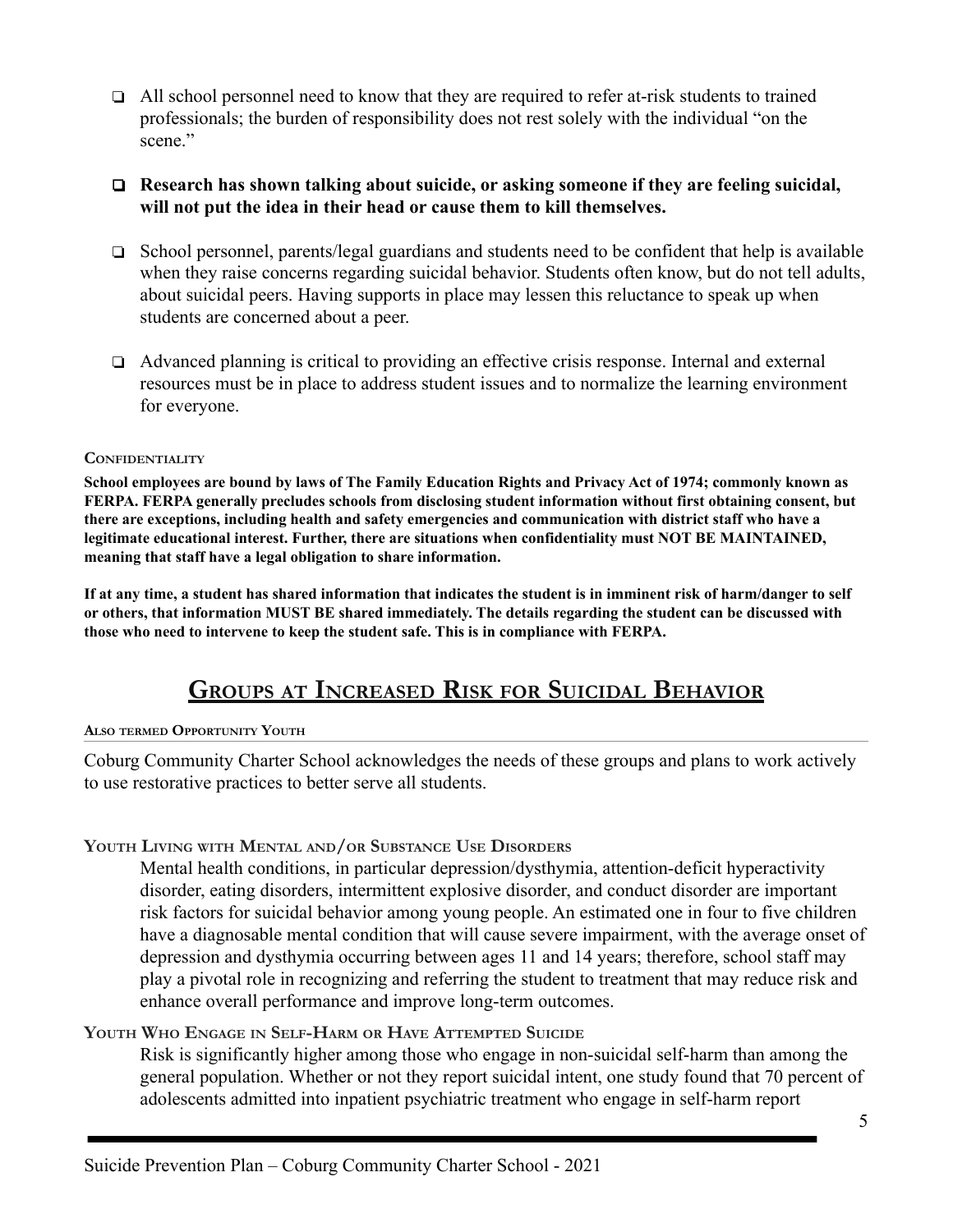attempting suicide at least once in their life. Additionally, a previous suicide attempt is a known powerful risk factor for suicide death. One study found that as many as 88 percent of people who attempt suicide for the first time and are seen in the Emergency Department go on to attempt suicide again within two years. Many adolescents who attempt suicide do not receive necessary follow-up care for many reasons, including limited access to resources, transportation, insurance, copays, parental consent, etc.

#### **YOUTH IN OUT-OF-HOME SETTINGS**

Youth involved in the juvenile justice or child welfare systems have a high prevalence of risk factors for suicide. As much as 60 to 70 percent of young people involved in the juvenile justice system meet criteria for at least one psychiatric disorder, and youth in juvenile justice residential programs are three times more likely to die by suicide than the general youth population. According to a study released in 2018, nearly a quarter of youth in foster care had a diagnosis of major depression in the last year. Additionally, a quarter of foster care youth reported attempting suicide by the time they were 17.5 years old.

#### **YOUTH EXPERIENCING HOMELESSNESS**

For unhoused youth, the rate of self-injury, suicidal ideation, and suicide attempts is over two times greater than those of the adolescent population in general. These young people also have higher rates of mood disorders, conduct disorder, and post-traumatic stress disorder. One study found that more than half of runaway and unhoused youth experience suicidal ideation.

#### **RACIAL AND ETHNIC MINORITY YOUTH**

#### AMERICAN INDIAN/ALASKA NATIVE (AI/AN) YOUTH

In 2017, the rate of suicide among AI/AN youth ages 15-19 was over 1.6 times that of the general youth population. Risk factors that can affect this group include substance use, discrimination, lack of access to mental health care, and historical trauma. For more information about historical trauma and how it can affect AI/AN youth, see [ihs.gov/suicideprevention.](https://www.ihs.gov/suicideprevention/)

#### BLACK YOUTH

Among Black populations, suicide rates peak during adolescence and young adulthood, then decline. This is a different pattern than is seen in the overall U.S. population, where suicide rates peak in midlife. A particularly important risk factor associated with suicide behavior among Black youth is exposure to racism and trauma. Black youth who experience racism often feel alienated, rejected by society, ignored, marginalized, depressed, and anxious.

#### LATINX YOUTH

Suicide and suicide attempts are especially concerning among Latinx adolescent girls, who have the highest suicide rates among all adolescent groups nationwide. Statistics reveal that in the United States, 15.6% of Latinx adolescent girls have attempted suicide one or more times and 25% have thought about it. Risk factors include alienation including disconnection from family or family origin, acculturative stress and family conflict, hopelessness and fatalism, discrimination, and racism.

ASIAN YOUTH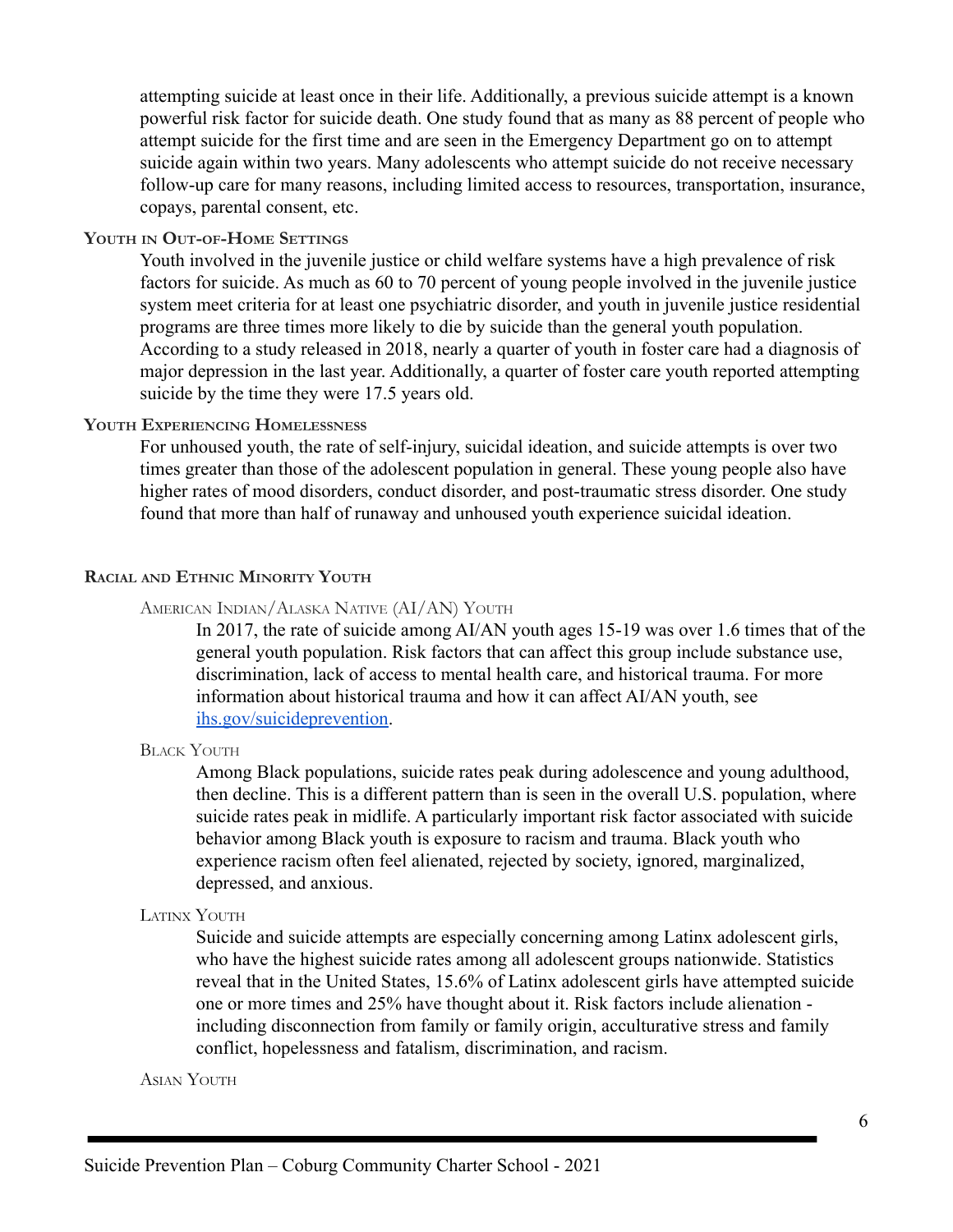For Asian Americans and Pacific Islanders between the ages of 15 and 19, suicide was the leading cause of death in 2016, according to CDC data, accounting for 31.8 percent of all deaths. Asian youth may be susceptible to different risks than other racial/ethnic groups, such as ethnic and cultural socialization or orientation, poverty, education related stress, familialism, discrimination, and acculturation that can take root at a young age, affecting mental health outcomes.

#### **LGBTQ (LESBIAN, GAY, BISEXUAL, TRANSGENDER, QUEER OR QUESTIONING) YOUTH**

The CDC finds that LGBTQ+ youth are 4.5 times more likely, and questioning youth are over twice as likely to consider attempting suicide as their heterosexual peers. One study found that 40 percent of transgender people attempted suicide sometime in their lifetime — of those who attempted, 73 percent made their first attempt before the age of 18. Suicidal behavior among LGBTQ youth can be related to experiences of discrimination, family rejection, harassment, bullying, violence, and victimization. For those youth with baseline risk for suicide (especially those with a mental health condition), these experiences can place them at increased risk. It is not their sexual orientation or gender identity that place LGBTQ+ youth at greater risk of suicidal behavior, but rather these societal and external factors: the way they can be treated, shunned, abused, or neglected, in connection with other individual factors such as mental health history.

#### **YOUTH BEREAVED BY SUICIDE**

Studies show that those who have experienced suicide loss, through the death of a friend or loved one, are nearly four times as likely to attempt suicide themselves.

#### **YOUTH LIVING WITH MEDICAL CONDITIONS OR DISABILITIES**

A number of physical conditions are associated with an elevated risk for suicidal behavior. Some of these conditions include chronic pain, loss of mobility, disfigurement, cognitive delays that make problem-solving a challenge, and other chronic limitations. Adolescents with asthma are more likely to report suicidal ideation and behavior than those without asthma. Additionally, studies show that suicide rates are significantly higher among people with certain types of disabilities, such as those with multiple sclerosis or spinal cord injuries.

# **COMPREHENSIVE SUICIDE PREVENTION PLAN COMPONENTS**

Coburg Community Charter School takes a multifaceted strategic approach to preventing suicide. It includes specific components implemented in a particular sequence: prevention, intervention, and postvention (PIP). Although each section has important independent elements, prevention efforts work best, just like CCCS students, when they are connected or interconnected. This plan will outline each of the three components and CCCS's commitment to each one of them. CCCS is dedicated to developing a suicide prevention program using a [culturally competent](https://www.sprc.org/keys-success/culturally-competent) approach that considers cultural factors, such as the role of the family, level of acculturation, language acculturation, language preferences, and religious beliefs. This process includes staff and student awareness surrounding identity, human dignity, and connection.

Diagram 1: Prevention, Intervention, and Postvention Web of Interconnection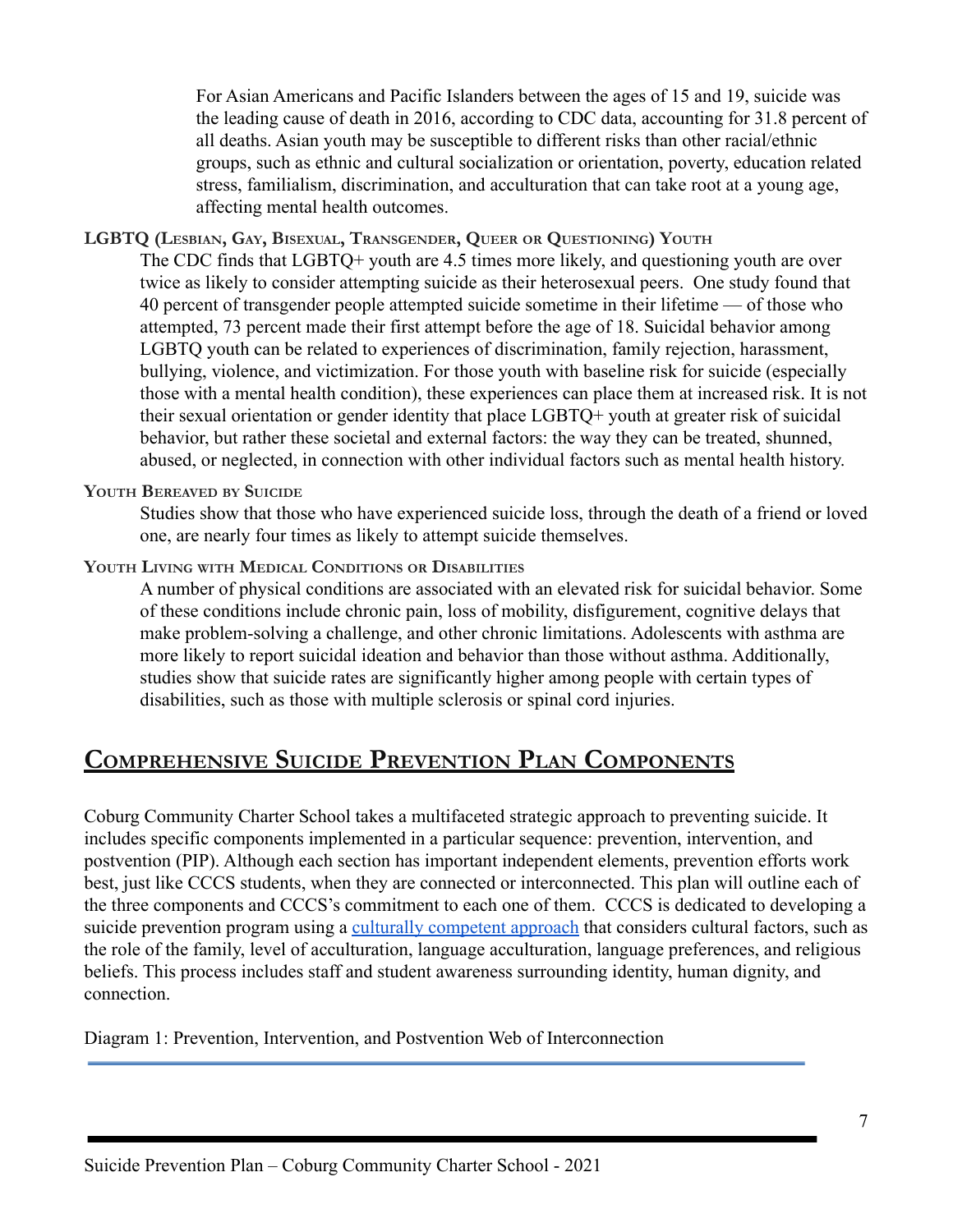# <span id="page-8-0"></span>**PREVENTION PROCEDURES**

Coburg Community Charter School takes intentional steps to create a school culture that encourages positive coping skills by building protective factors while communicating about suicide in a safe and healthy way. Suicide prevention includes mental and physical wellness education, accessible resources, staff training, mental health awareness campaigns, restorative practices, and building a culture of belonging. The school has adopted the staff and student training programs set forth below:

STAFF TRAINING AND EDUCATION

| <b>PROGRAM</b>                                                                                                                                                                                                                                                                              | <b>WHO</b>                                                                                                                                                   | TIME                                                                                                                       |
|---------------------------------------------------------------------------------------------------------------------------------------------------------------------------------------------------------------------------------------------------------------------------------------------|--------------------------------------------------------------------------------------------------------------------------------------------------------------|----------------------------------------------------------------------------------------------------------------------------|
| <b>OPR</b><br>Question, Persuade, Refer Gatekeeper Training for all<br>student-facing staff members. All CCCS Teachers will<br>participate in training by $1/1/22$ .                                                                                                                        | All student-facing staff.                                                                                                                                    | 2 hours<br>First responders                                                                                                |
| <b>Columbia Suicide Severity Rating Scale (C-SSRS)</b><br>Evidence-based first responder to gauge risk and response<br>level needed during a potential suicidal engagement.<br>Includes protocols for both initial and follow-up screening<br>and documentation.<br>Contacts: Anthony LaGoy | First responders with<br>some mental health<br>training (but can be a<br>universal gate keeper with hours online) for clinical<br>basic training for anyone) | 30 minutes for initial<br>gatekeeper training online<br>to 3.5 hours in person $(2)$<br>training                           |
| <b>PREPaRE</b><br>Universal School Crisis Prevention, Intervention and Crisis<br><b>Response Training Curriculum</b><br>Contact: Anthony LaGoy                                                                                                                                              | School Counselor &<br><b>DOSS</b>                                                                                                                            | Level 1, 7 hours<br>Can be done virtual<br>(synchronous); locally,<br>only<br>Level 2, 13 hours,<br>can be done in person. |
| <b>Connect Postvention Training (NAMI)</b><br>Training around the planned response after a suicide to<br>identify protective factors and reduce risk of those impacted<br>by suicide.                                                                                                       | School counselor, DOss,<br>other interested staff                                                                                                            | 6 hours                                                                                                                    |
| <b>DESSA</b> The DESSA is a 72-item, standardized,<br>norm-referenced behavior rating scale that assesses the<br>social-emotional competencies that serve as protective<br>factors for children.                                                                                            | Teachers                                                                                                                                                     | Minimal training to be<br>included in staff<br>meetings.                                                                   |

Suicide prevention activities are best conducted in the context of other prevention efforts such as health and wellness curriculum, sexual violence prevention, drug awareness, unhoused youth, wraparound services, social-emotional learning, trauma-informed education, disability identification and services, and supports for underrepresented populations such as positive identity development and affinity groups. Prevention efforts are best characterized as being part of a multi-tiered system of support (MTSS) where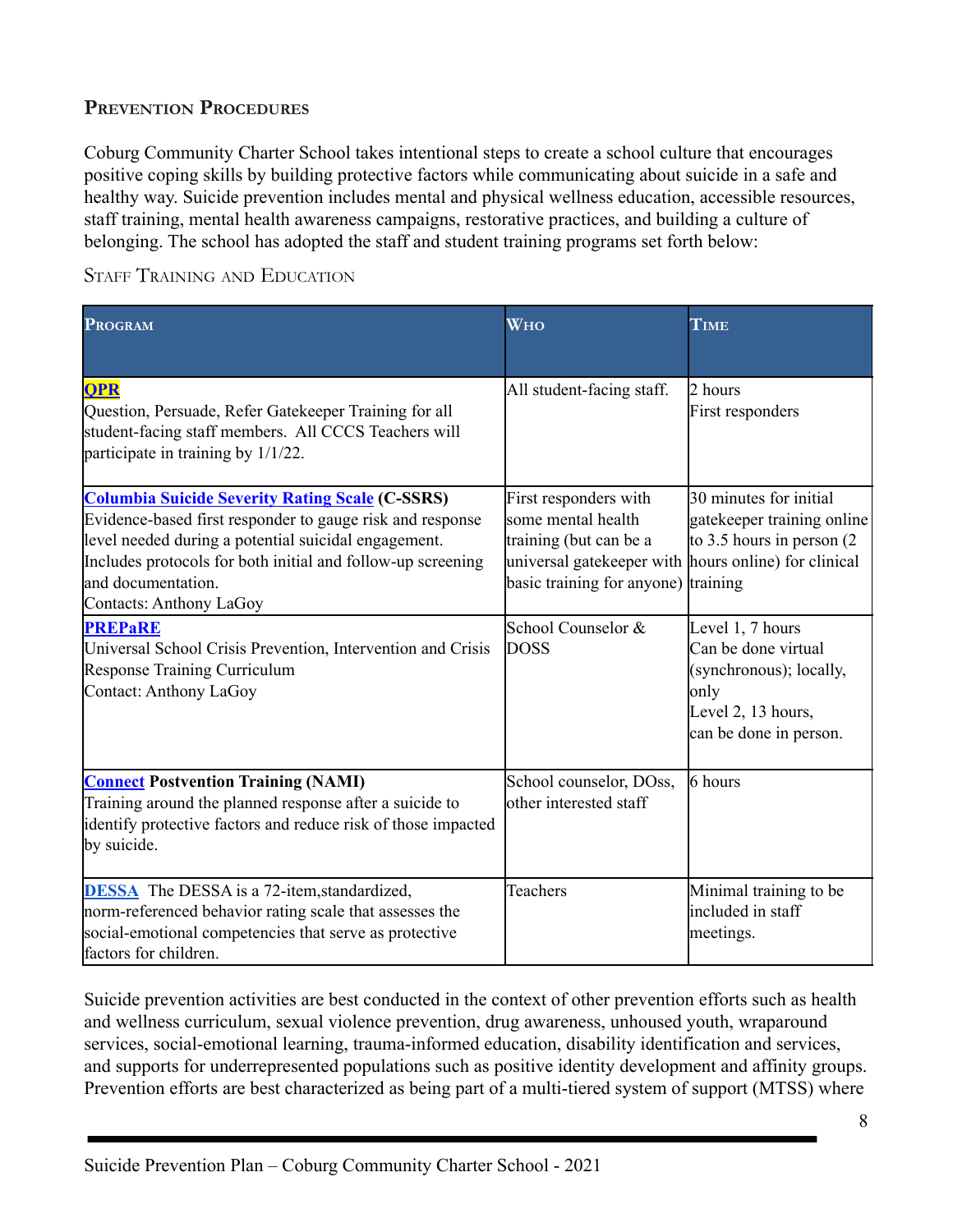universal practices across domains are employed, increasingly intensive training and supports are engaged as screening, and intervention outcomes are evaluated.

| ONLY TRAINED SCHOOL STAFF MEMBERS MAY ACT AS SCHOOL SCREENERS WHO PERFORM LEVEL 1<br>SUICIDE RESPONSE PROTOCOLS AND SAFETY PLANNING. TRAINED SCREENERS IN YOUR SCHOOL CAN<br>BE: |  |  |  |  |  |
|----------------------------------------------------------------------------------------------------------------------------------------------------------------------------------|--|--|--|--|--|
| $\Box$ School Counselors                                                                                                                                                         |  |  |  |  |  |
| $\Box$ Dean of Student Services                                                                                                                                                  |  |  |  |  |  |
| $\Box$ School Administrator(s)                                                                                                                                                   |  |  |  |  |  |

# STUDENT TRAINING AND EDUCATION

All students K - 8 will receive direct instruction on social emotional learning/mental health and wellness promotion using restorative practices.

| <b>SCHOOL PROGRAM</b>                                                                                                                                                                                                                                              |         |
|--------------------------------------------------------------------------------------------------------------------------------------------------------------------------------------------------------------------------------------------------------------------|---------|
| Social/Emotional Learning curriculum (SEL) including regulating emotions.                                                                                                                                                                                          | $K - 8$ |
| Mental health as a part of physical health; Second Steps curriculum.                                                                                                                                                                                               | $K - 8$ |
| Social, Academic, Emotional Behavior Risk Screener DESSA to provide a<br>mental health baseline and progress monitoring of all students.                                                                                                                           | $K - 8$ |
| Additional curriculum supplied: Oregon Department of Education and the<br>Oregon Health Authority recommend Sources of Strength Elementary<br>curriculum, and 5 Radical Minutes. CCCS Staff will review these resources for<br>possible implementation in 2022/23. | $K - 5$ |
| Wellness, community and strength-building (protective factors) embedded<br>throughout classes.                                                                                                                                                                     | $K-5$   |
| Mindfulness in Schools Program to help students recognise worry, manage<br>difficulties and cope with stress.                                                                                                                                                      | $K-5$   |
| Hope and Safety Alliance                                                                                                                                                                                                                                           | $6 - 8$ |
| <b>DIGITAL DEVICE PROGRAM</b>                                                                                                                                                                                                                                      |         |
| Cisco Umbrella device safety program is placed on all devices to detect high<br>risk searches and prevent students from accessing harmful sites.                                                                                                                   | $K - 8$ |

# <span id="page-9-0"></span>**INTERVENTION PROCEDURES**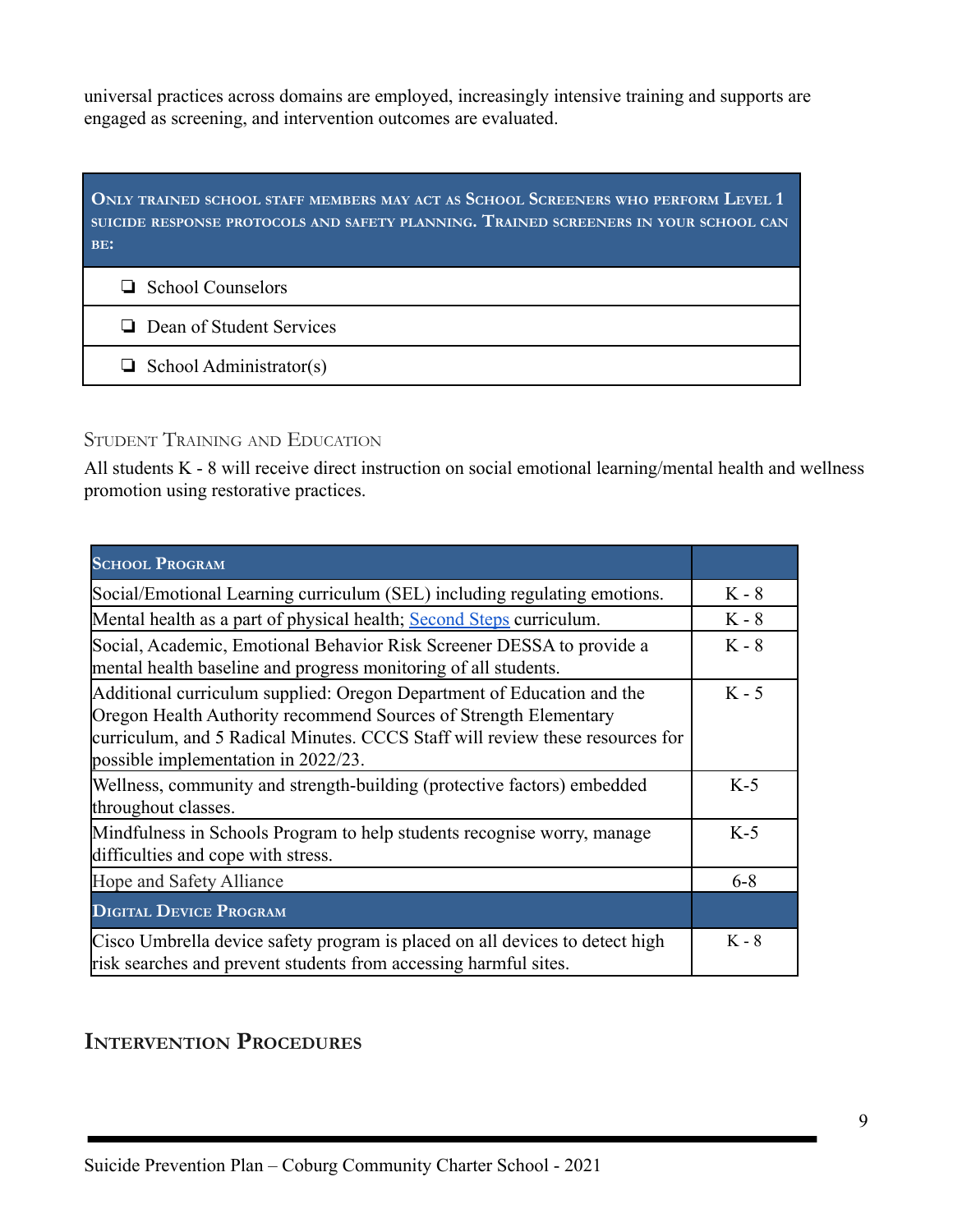The risk of suicide is raised when any peer, teacher, caregiver, or school employee identifies someone as potentially suicidal because s/he/they has directly or indirectly expressed suicidal thoughts (ideation) or demonstrated other warning signs. It is critical that any school employee who has knowledge of a suicide threat **reports** this information immediately and directly to a trained School Screener (school counselor, dean of student services, or administrator) and school administrator so that the student of concern receives appropriate attention. A suicide risk screening will need to be completed for every student expressing comments and/or thoughts of suicide. Every effort should be made to conduct a screening the same day staff members are made aware of the risk for suicide.

If imminent danger exists, call **911** immediately. This is especially important if the student of concern is not in class or left the campus and a plan to suicide is discovered. All threats of self-harm must be taken seriously.

# <span id="page-10-0"></span>**SCREENING PROCESS**

If imminent danger to the student is present (such as where a suicide attempt is in progress or the student is having an acute mental health crisis), the trained school screener or other staff member is to call 911.

If the student is not in immediate but a concern about suicide risk exists, the trained school screener initiates the screening process.

- 1. Suicide screening is conducted by a school-employed provider trained in screening (school counselor, school psychologist, school social worker, or school nurse), or a school administrator.
- 2. The trained school screener conducts a Level 1 interviews of the student using the [Columbia -](https://drive.google.com/file/d/1hPOpzTPto13UcFju5F37FFkV1v3jBGV5/view?usp=sharing) [Suicide Severity Rating Scale \(C](https://drive.google.com/file/d/1hPOpzTPto13UcFju5F37FFkV1v3jBGV5/view?usp=sharing)-SSRS) screening tool.
- 3. After the assessment, the trained school screener will consult with another trained school screener (another counselor, psychologist, social worker, administrator, or mental health specialist), 4j District specialist or Lines for Life (Student Suicide Assessment Line - 503-575-3760, line is open Monday-Friday, 8:30AM-4:30PM for Remote Suicide Risk Assessment and Safety Planning (RSRASP) support) to determine if a Level 2 Suicide Assessment is appropriate. Sharing decision-making with another professional is best practice. The outcome of the consultation will be one of the following:
	- a. When a Level 2 suicide assessment **is NOT** warranted:

1. Inform the parent or legal guardian the same day that a screening was conducted and why. Parents are a critical part of the student's care team and possess information that the school may not have access to.

2. If low risk, schedule follow up meetings with the student 14 and 30 days after the comments or ideation are scheduled and the person doing the follow up is determined. If necessary, create a Support Plan with the student (and parent or legal guardian, if possible) by the end of the next school day.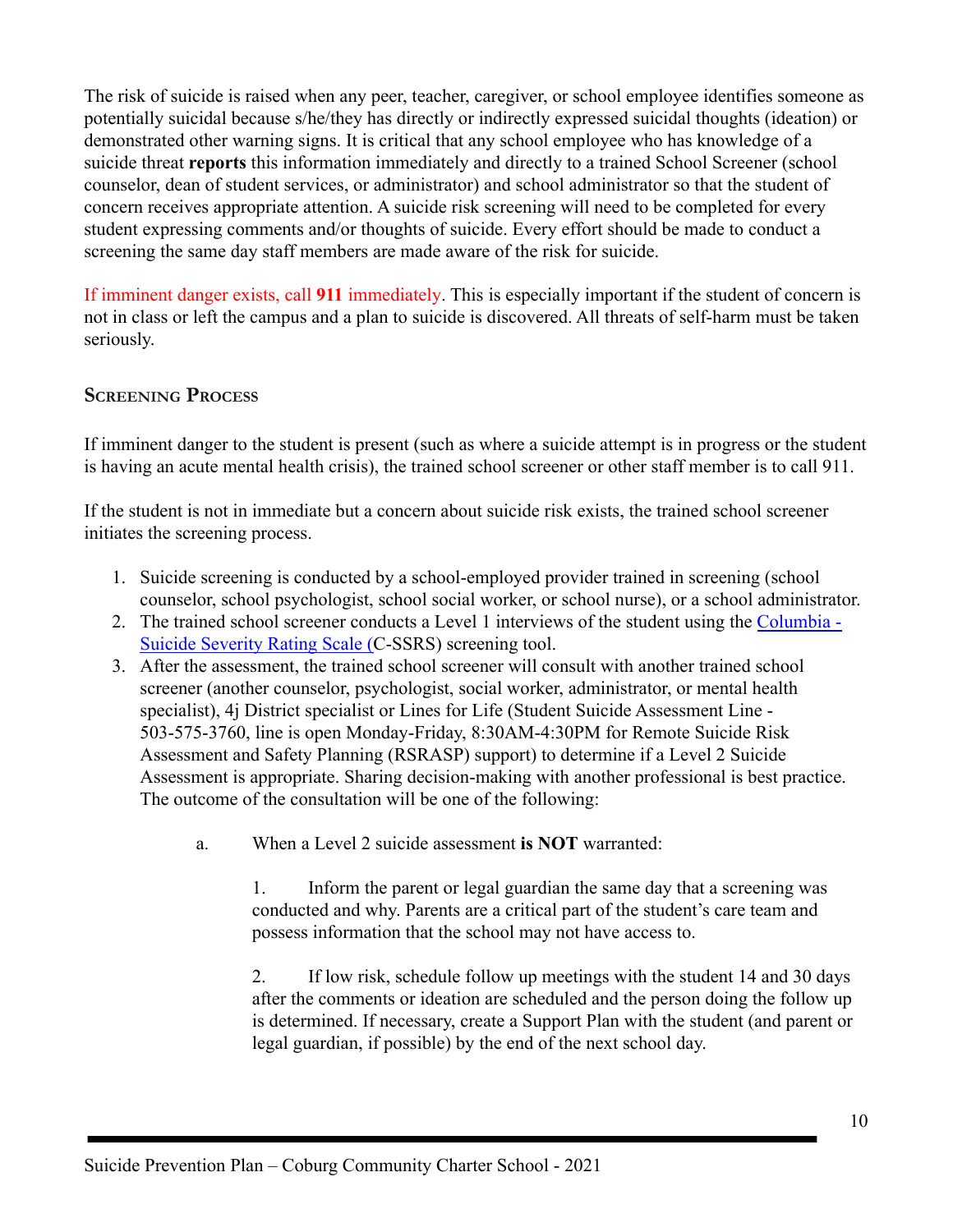3. If moderate risk, schedule follow up meetings and create a Safety Plan with the student (and parent or legal guardian, if possible) by the end of the next school day. Schedule a minimum of two follow ups 14 days and 30 days after the screening.

- b. When a Level 2 external assessment **IS** warranted.
	- 1. After consultation, if concern about suicidal ideation is sufficiently high, the trained school screener will contact and assist the student's parent or legal guardian in referring the student to an in-depth suicide assessment by an external licensed and qualified Mental Health Professional. A Level 2 Assessment of students aged 13 or under will require parental consent.
	- 2. A School Safety Plan should be developed and updated upon the student's return to school prior to or the morning of re-entry. Schedule a minimum of two follow ups 14 days and 30 days after the screening.

## \***Follow up dates of 14 and 30 days after assessed risk are minimum scheduled contacts. It should be understood that Student Support and Student Safety Plans may include daily, bi-weekly, or weekly follow ups with the student.**

## <span id="page-11-0"></span>**DOCUMENTATION**

- ❏ Document when the parents or legal guardians were notified. (If applicable, document contacts with DHS).
- ❏ The trained school screener will complete a confidential [Google Form](https://docs.google.com/document/d/1qqx4DYWm9kAOATDpvnafuJ6yzXoLHJbRU0GKwGBz2_g/edit?usp=sharing) in compliance with the CCCS reporting process.

#### <span id="page-11-1"></span>**SCREENING PROCESS FOR ONLINE STUDENTS ONLY**

- 1. The trained school screener will retrieve the parent or legal guardian's contact information and determine the student's location. The school screener will contact the parent or legal guardian and notify them of the need for screening.
- 2. Retrieve student's contact information and confirm their exact physical location.
- 3. Contact the student and obtain assent to conduct the Level 1 risk assessment.
- 4. Contact the parent or legal guardian if a student could not be contacted or refused assent.
	- i. Contact Coburg and/or Eugene Police Department to deploy [CAHOOTS](https://whitebirdclinic.org/cahoots/) or Lane County Sheriff's Office for a well check if previous methods to contact the student fail.
	- ii. Call 911 if there is a direct and imminent suicide threat.
	- iii. Call 911 if the student terminates the remote assessment without reason or warning.
- 5. Conduct a Level 1 suicide risk assessment interview using the [C-SSRS.](https://docs.google.com/document/d/1MTMx5PbncRTTYiPyecjOsnIjoLUWJLJ1/edit?usp=sharing&ouid=108819751735783313523&rtpof=true&sd=true) Determine student risk level.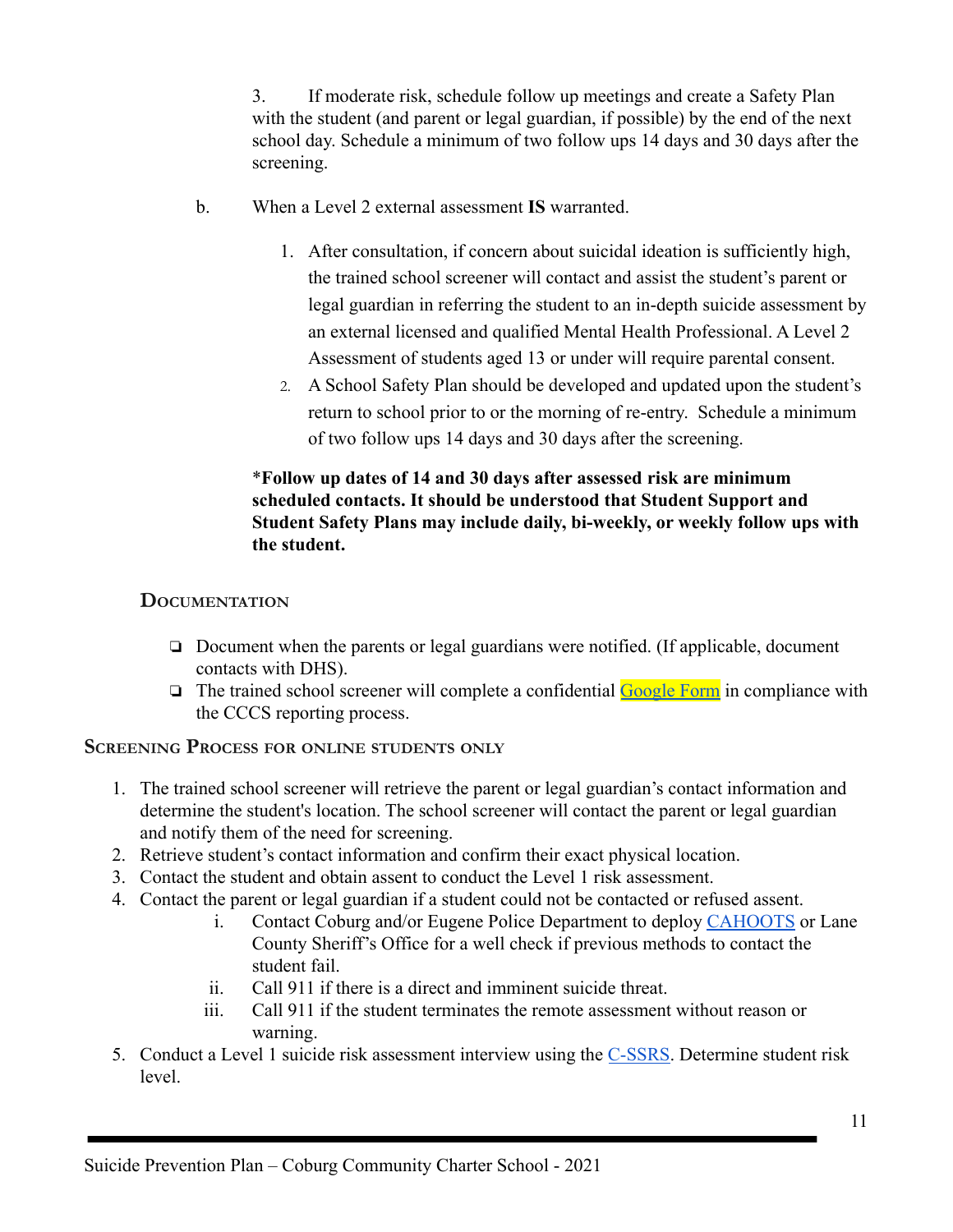- 6. The trained school screener will consult with another trained school screener (another counselor, dean of student services, or administrator) or Lines for Life to determine if a Level 2 Suicide Assessment is appropriate. Sharing decision-making with another professional is best practice. The outcome of the consultation will be one of the following:
	- iv. Level 2 Assessment is not warranted. A School Support Plan is completed by the end of the next school day.
	- v. Level 2 Assessment is warranted.
- 7. Communicate risk assessment results to parents or legal guardians, and conduct a post C-SSRS parent or guardian interview, if possible.
- 8. Determine updated risk level, if including results from the parent or legal guardian interview.
- 9. Notify the school administrator of the results of the Level 1 screening. and/or Level 2 referral.
- 10. Provide parents or legal guardians with school and community crisis intervention resources.
- 11. Complete CCCS reporting process.
	- i. [Google Form](https://docs.google.com/document/d/1qqx4DYWm9kAOATDpvnafuJ6yzXoLHJbRU0GKwGBz2_g/edit?usp=sharing)

## <span id="page-12-0"></span>**PROCESS FOLLOWING SUICIDE ATTEMPT OR ACUTE MENTAL HEALTH**

- 1. Collaborate with parents and legal guardians, if possible, to select interventions, and develop a school support or safety plan, as needed.
- 2. Provide parents and legal guardians with school and community crisis intervention resources.
- 3. Schedule minimum follow up meetings 14 days after and 30 days after comments, ideation and/or attempt. Designate a trained school screener (counselor or dean of student services) or administrator to serve as the school point person for follow up communication and ongoing support/safety plan organization.

# <span id="page-12-1"></span>**DEVELOPING <sup>A</sup> SCHOOL SUPPORT/SAFETY PLAN**

After every suicide screening, the trained school screener consults with another mental health professional or administrator to determine if a School Support/Safety Plan is necessary and schedules follow up meetings.

The School **Support Plan** provides a structure for intentional support, designates the responsibilities of each person, and includes a review date to ensure follow-through and coordinated decision making. A designated staff member will serve as the school point person for follow-up communication with parents and, legal guardians and community providers for students who have been screened for suicide.

The School **Safety Plan** provides a more extensive structure for support, designates responsibilities of each person, supervision, and includes a review date to ensure follow-through and coordinated decision making. A designated staff member will serve as the school point person for follow-up communication with parents and legal guardians, and community providers, for students who are moderate to high risk or who have attempted suicide. If the child is transitioning after a hospital stay a re-entry meeting to develop a plan should take place prior to re-entry.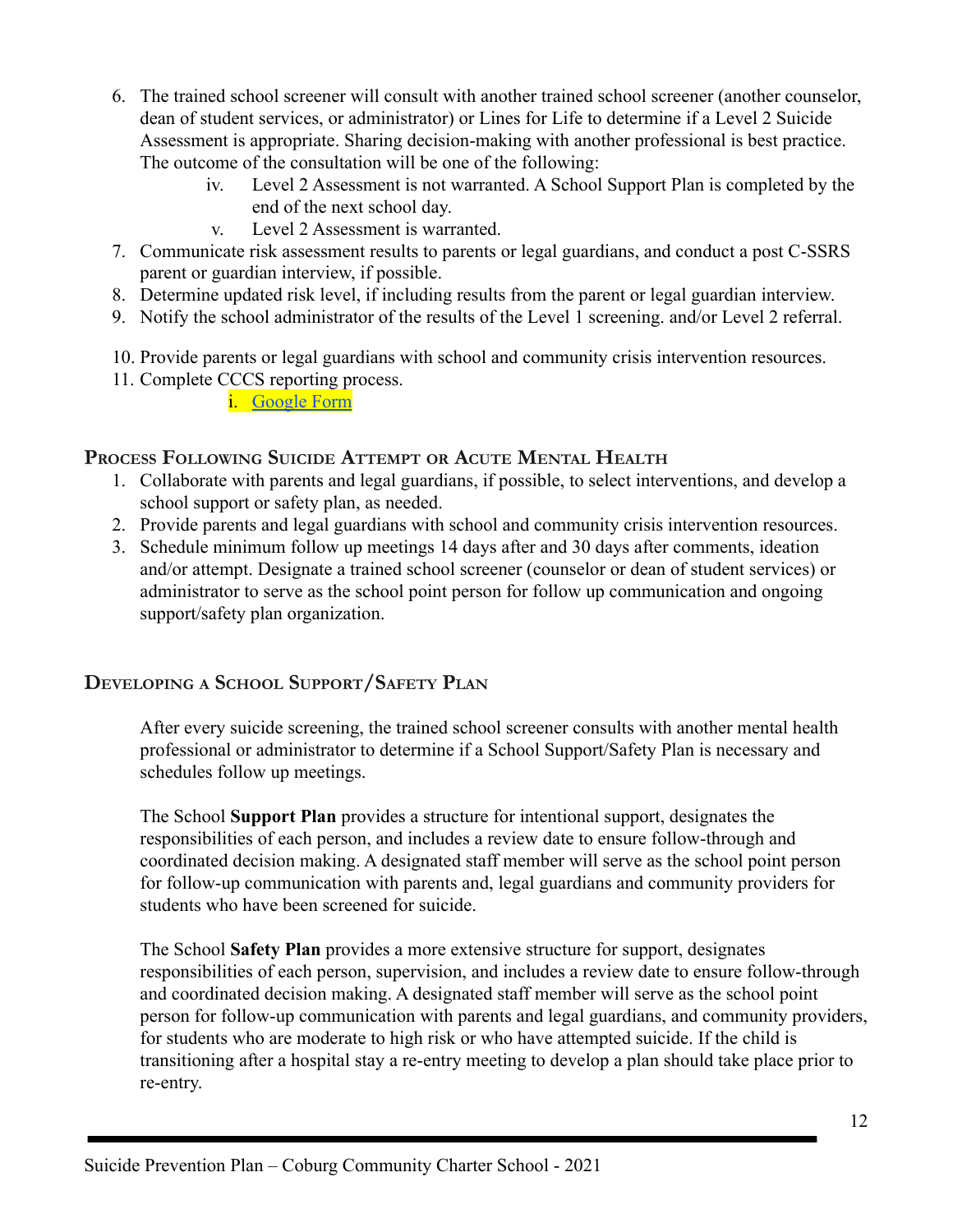## <span id="page-13-0"></span>**DEVELOPING A RE-ENTRY PLAN**

The re-entry process occurs after a student has been hospitalized for an attempt or has been out of school for a mental health crisis. Students who have made a suicide attempt are at a higher risk of re-attempting during the first 90 days after the attempt unless the parents and school staff work together utilizing evidence - based prevention protocols. It is important for the student to be monitored by parents or guardians, mental health professionals, and designated school professionals in order to establish a support system. It is critical to connect the student, his/her/their parents or legal guardians, the mental health team working with the student, as well as the school counselor so that pertinent information flows, and a safety net is created.

The Re-Entry Meeting and/or School Safety Plan is scheduled by the designated school counselor or mental health specialist with the student, parent or legal guardian, dean of student services and administrator.

- 1. A re-entry meeting should occur when students are returning to school following a suicide attempt, even if the school did not complete a suicide screening. This is a best practice approach contributing to student safety.
- 2. The Safety Plan should be completed upon the student's return to school (prior to attending classes).

#### <span id="page-13-1"></span>**NOTIFYING PARENTS AND OTHERS**

#### **PARENTS MUST ALWAYS BE NOTIFIED WHEN THERE APPEARS TO BE ANY RISK OF SELF-HARM.**

- a. Whenever a student has directly or indirectly expressed suicidal thoughts or demonstrated other warning signs, the student's parent is to be informed the same day. Such notice shall be made by the trained School Screener.
- b. If the student discloses thoughts of suicide or if the trained School Screener has reason to believe there is a current risk for suicide, the trained School Screener will request that a parent/ legal guardian come to school to discuss the screening results and will help develop the safety plan, usually in collaboration with the parent or legal guardian and student. This can be completed over the phone, or via zoom, though it is not preferred.
- c. If the student denies experiencing thoughts of suicide and the trained School Screener does not have reason to believe there is a current risk of suicide, the trained School Screener will notify the parent to share that a screening was conducted and why.
- d. If a student is in crisis and the trained School Screener has exhausted all methods to reach the parent or legal guardian (including Emergency contacts and sibling's schools), call The Child Crisis Response Program 1-888-989-9990 or Lines for Life 503-575-3760 to consult regarding next steps. It may be necessary, after consultation, to contact the Department of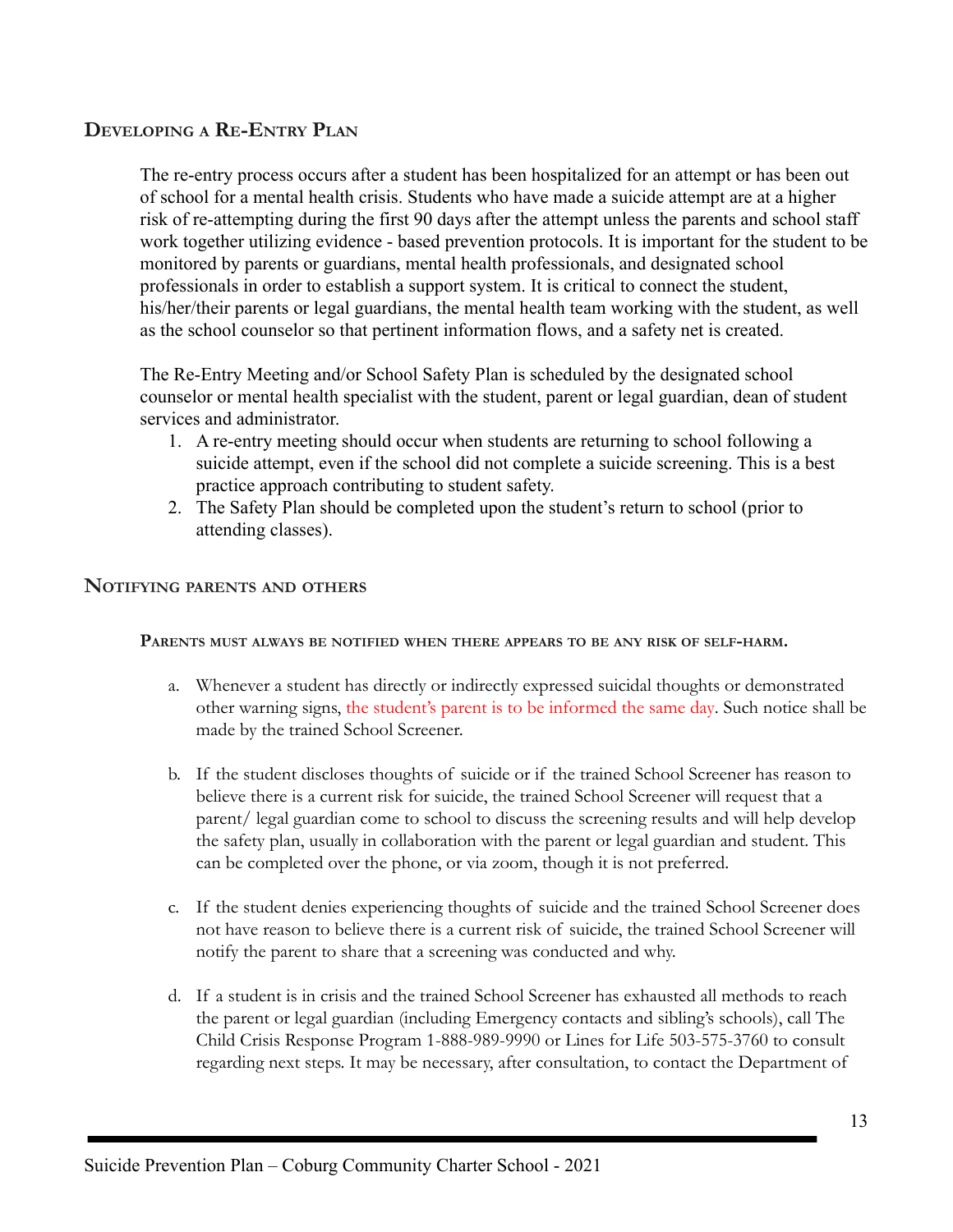Human Services (Child Protective Services) (541) 349-4444, 1-855-503-7233, or local law enforcement at 911 if the risk of self-harm may be imminent.

#### **EXCEPTION - ABUSE OR NEGLECT**

Parents and legal guardians need to know about a student's suicidal ideation unless the trained School Screener, after conferring with the school administrator, reasonably believes that child abuse or neglect would result from disclosure and would place the student at an imminent increased risk of harm. In such a case, the trained School Screener or other staff person must make a report to the Child Welfare Hotline through the Department of Human Services at (855) 503-7233 or Coburg or Eugene Police Department. The trained School Screener will also review with the student that they will be communicating with essential staff members in order to keep them safe.

If a student makes a statement such as "My dad/mom would kill me" as a reason to refuse, the trained School Screener can ask questions to determine if parental abuse or neglect is suspected. If there is no indication that abuse or neglect is suspected, compassionately disclose that the parent needs to be involved.

**PRIVACY IS OF UTMOST IMPORTANCE, AND EVERY EFFORT WILL BE MADE TO RESPECT THE CONFIDENTIALITY OF THE STUDENT WHILE ATTENDING TO THE SAFETY NEEDS OF THE STUDENT AND SCHOOL BUILDING. THE STUDENT AND PARENT SHOULD BE INFORMED OF THE LIMITED INFORMATION SHARING THAT THE DISTRICT REQUIRES:** 

For safety reasons, the school building administrator will be notified of every suicide ideation or attempt and school documentation protocols will be followed.

Depending on the School Support/Safety Plan, specific school staff may receive certain information about concerns as part of a plan to maintain safety and provide support to the student. The student and parent are invited to help develop this plan.

A mental health alert sheet will be kept in the cumulative file with contact information for the counselor and student services department.

# <span id="page-14-0"></span>**POSTVENTION PROCEDURES: AFTER <sup>A</sup> DEATH OCCURS**

Postvention means any compassionate, honest, and effective "post-intervention" activities conducted after a suicide. Postvention seeks to reduce the risk of imitations or "contagion", supports the needs of those bereaved by a suicide, provides safe messaging to students, families, and the community, and supports the mental health of the entire school community. Appropriate postvention activities serve to enhance future prevention efforts and save lives. Postvention includes procedures and practices addressing immediate, intermediate, and long-term response planning. Postvention also involves active crisis response strategies that strive to treat the loss in similar ways to that of other sudden deaths within the school community and to return the school environment to its normal routine as soon as possible while providing grief support. It includes addressing communication with staff, students, outside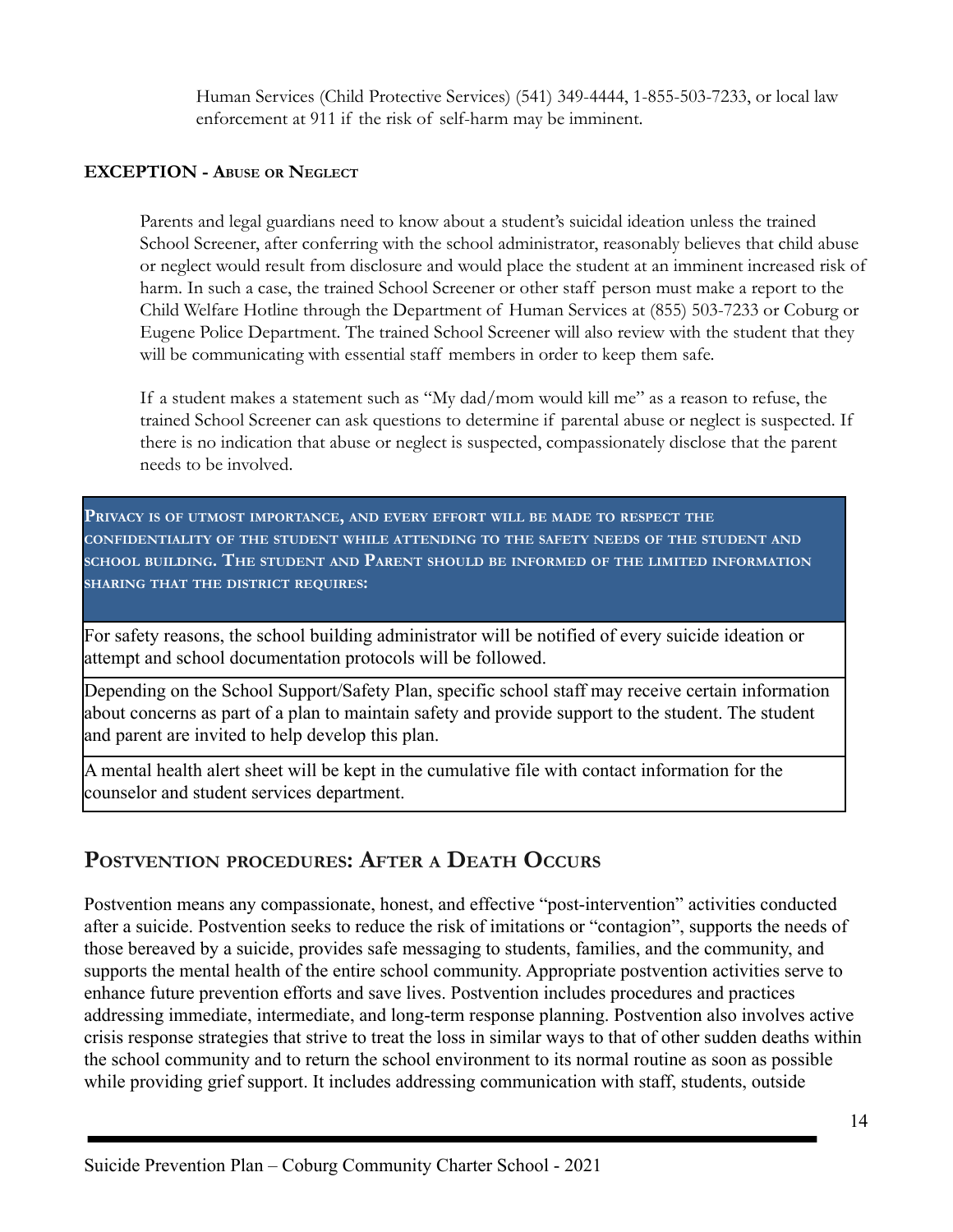providers and families, identifying other potentially at-risk students, and other difficult issues such as memorialization. This includes having a system in place to work with the multitude of groups that may eventually be involved, such as students, staff, parents and legal guardians, community, media, law enforcement, etc. In Oregon, postvention is specifically defined under OAR 309-027-0200(8).CCCS works in collaboration with Eugene School District 4J , Lines for Life, the Oregon Health Authority and Lane County Public Health per Senate Bills 561, 485 and 981.

| POSTVENTION GOALS                                                                                                                                                                                                      | <b>POSTVENTION CAUTIONS</b>                                                                                                                                                                                                                                                     |
|------------------------------------------------------------------------------------------------------------------------------------------------------------------------------------------------------------------------|---------------------------------------------------------------------------------------------------------------------------------------------------------------------------------------------------------------------------------------------------------------------------------|
| $\Box$ Support the grieving process<br>$\Box$ Prevent suicide contagion<br>$\Box$ Reestablish healthy school climate<br>$\Box$ Provide long-term surveillance<br>$\Box$ Integrate and strengthen protective<br>factors | $\Box$ Avoid romanticizing or glorifying<br>event or vilifying victim<br>$\Box$ Do not provide excessive details<br>$\Box$ Do not eulogize victim or conduct<br>school-based memorial services<br>$\Box$ Do not release information in a large<br>assembly or over the intercom |

# CCCS Postvention Response Procedures

- 1. Dean of Student Services or administrator notified of suspected or known student death by suicide.
- 2. Dean of Student Services or administrator notifies Lane County Public Health (LCPH) as a courtesy. LCPH will then notify Lines for Life Rapid Response Team.
- 3. Executive Director communicates with the family to offer condolences and determines their wishes for communication about the death.
- 4. Executive Director prepares any media statements.
- 5. Dean of Student Services/Administrator mobilizes the building Care Team and prepares for possible substitutes.
- 6. Executive Director and Dean of Student Services meet to assign responsibilities:
	- 1. Identifies potentially at-risk students and staff, e.g., those knowledgeable about or connected to the deceased.
	- 2. Creates scripts for teachers to use from provided templates. Provides script and response to line staff (building secretaries, etc.)
	- 3. Gathers input on concerns from teachers and staff.
- 7. The Dean of Student Services/Administrator holds all-staff or stand-up meetings as soon as possible and distributes scripts and other resources for teachers to use.
- 8. Building staff, as directed by the administrator, notify students, and distributes any needed notifications or resource handouts.
- 9. The Executive Director/Dean of Student Services crafts and sends a message (using provided templates on Google Site) to parents and others in the school community.
- 10. The Counselor monitors media information, including social media.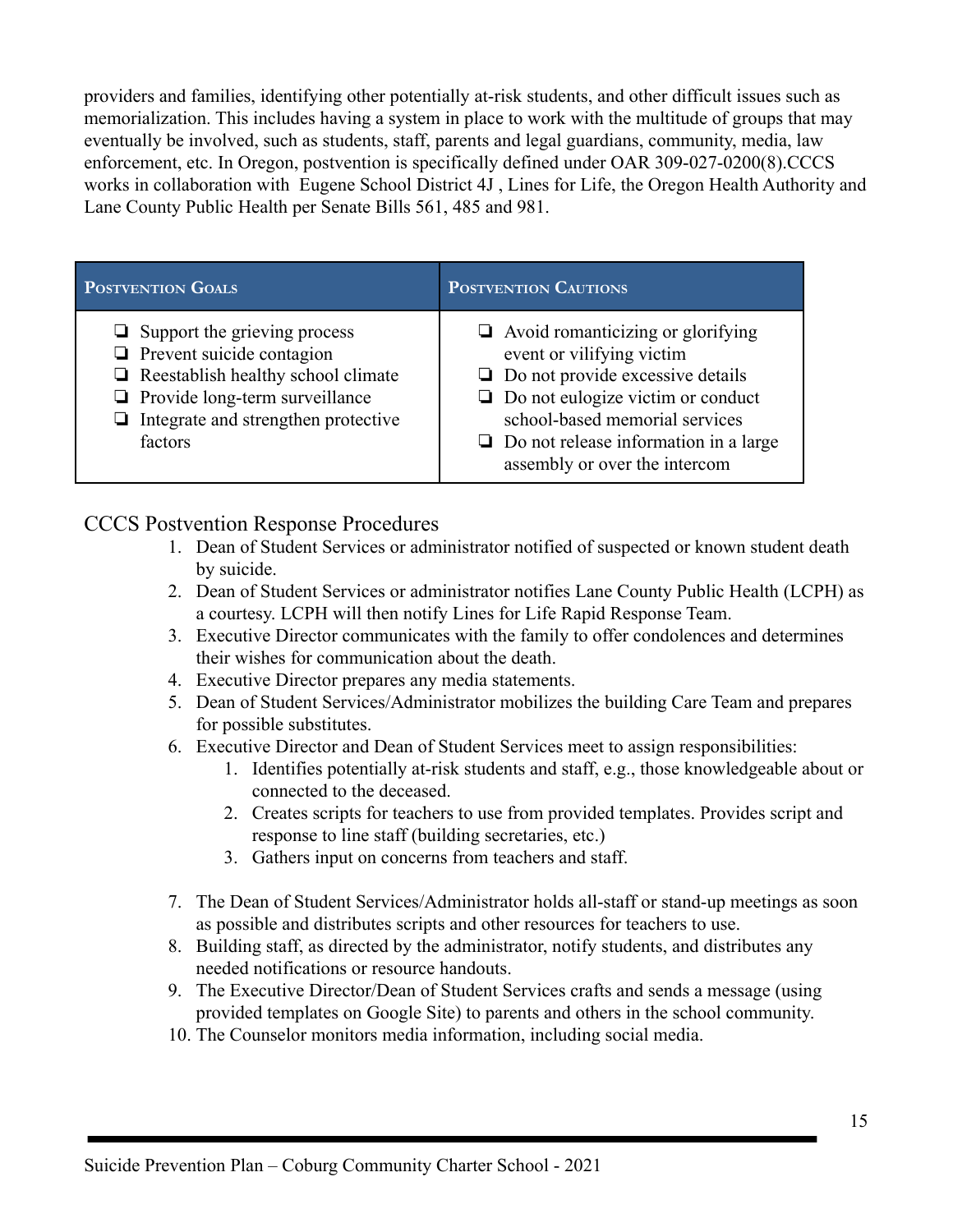- 11. The Dean of Student Services/Administrator holds end-of-day meeting with the crisis team, provides communication with staff, and determines any follow-up resources or coordination needed.
- 12. The Dean of Student Services/Administrator communicates needs for follow up to the Response Team.
	- 1. The Counselor documents the date of death and will send notifications to school administration of the 3-month, 1 year, and birthday anniversary to promote awareness and sensitivity to students and staff potentially impacted.

#### **RISK IDENTIFICATION STRATEGIES BY SCHOOL CARE TEAM**

- ❏ IDENTIFY students/staff that may have witnessed the suicide or its aftermath, have had a personal connection/relationship with the deceased, who have previously demonstrated suicidal behavior, have a mental illness, have a history of familial suicide, or who have experienced a recent loss.
- ❏ MONITOR student absentees in the days following a student suicide, those who have a history of being bullied, who are LBGTQ, who are participants in fringe groups, and those who have weak levels of social/familial support.
- ❏ NOTIFY parents and legal guardians of highly affected students, provide recommendations for community-based mental health services, hold evening meetings for parents and guardians, provide information on community-based funeral services/memorials, and collaborate with media, law enforcement and community agencies.

#### **COMMITMENT TO STAFF, STUDENTS, AND FAMILIES**

Coburg Community Charter School strongly values interpersonal connection and strives to encourage personal growth in a diverse community where ALL students recognize their worth and feel they belong. In this community barriers are removed and resources for growth and resilience are provided, in hopes students are inspired to use their gifts in service to one another. CCCS strives to be culturally responsive by recognizing the inherent dignity of its staff, students, and the broader community it serves.We believe we are lifelong learners; therefore, this Suicide Prevention Plan will remain a living document to ensure best practices in suicide prevention and mental health support.

# **REVIEW AND FEEDBACK PROCESS**

<span id="page-16-0"></span>Coburg Community Charter School believes in lifelong learning. Rooted in this belief, a procedure has been created for a student, parents, and/or legal guardians to request the school review the actions that a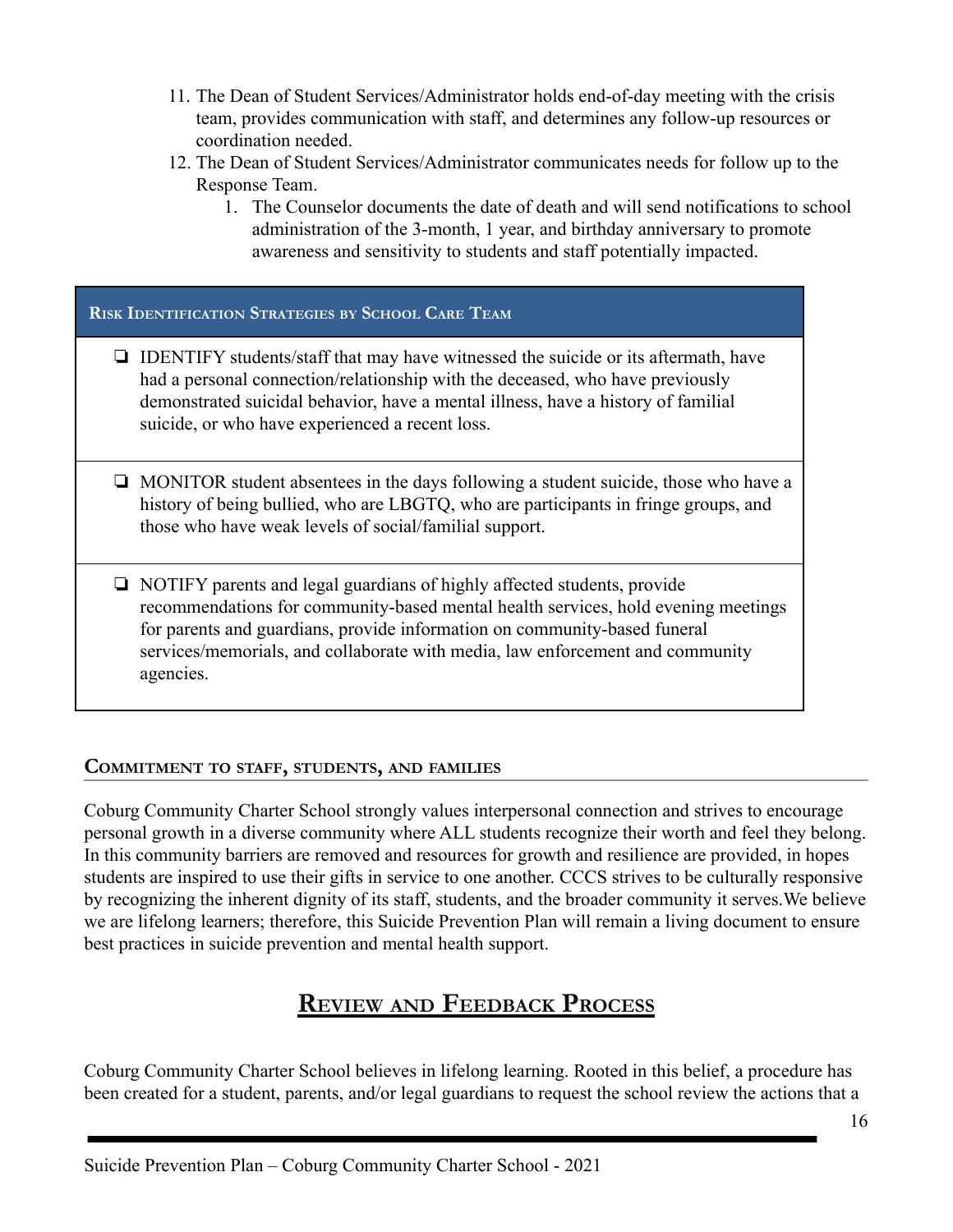school takes when responding to a suicidal risk. Any parent, or legal guardian, with concerns about the district's actions with regard to suicide prevention and response may contact the Suicide Prevention Specialist to discuss such concerns. A person wishing to make a formal complaint may do so following the school's Uniform Complaint Procedure process.

<span id="page-17-0"></span>Suicide Prevention and Risk Assessment Specialist Anthony LaGoy Email: a.lagoy@coburgcharter.org Phone: 541-344-4113

# **ACKNOWLEDGEMENTS AND RESOURCES**

This document was adapted from a document produced by Angi Meyer, Suicide Prevention and Risk Assessment Specialist, and adapted from the following sources in collaboration with the Eugene School District 4J Mental Health Work Group:

*The Trevor Project Oregon Health Authority (OHA) Oregon Department of Education (ODE) Willamette Educational Service District Lane Educational Service District The Ross Center Lane County Public Health*

*Center for Disease Control (CDC) Suicide Prevention Resource Center Research Gate Lines for Life National Association of School Psychologists (NASP) National Institute of Mental Health (NAMI)*

## <span id="page-17-1"></span>**COMMUNITY RESOURCES LINK**

CCCS [Community](https://docs.google.com/document/d/1oX4rZFrILDfiau_P0oXa1faI-cdvxeZz_GkQ8FRJUWs/edit?usp=sharing) Suicide Prevention Contacts and Resources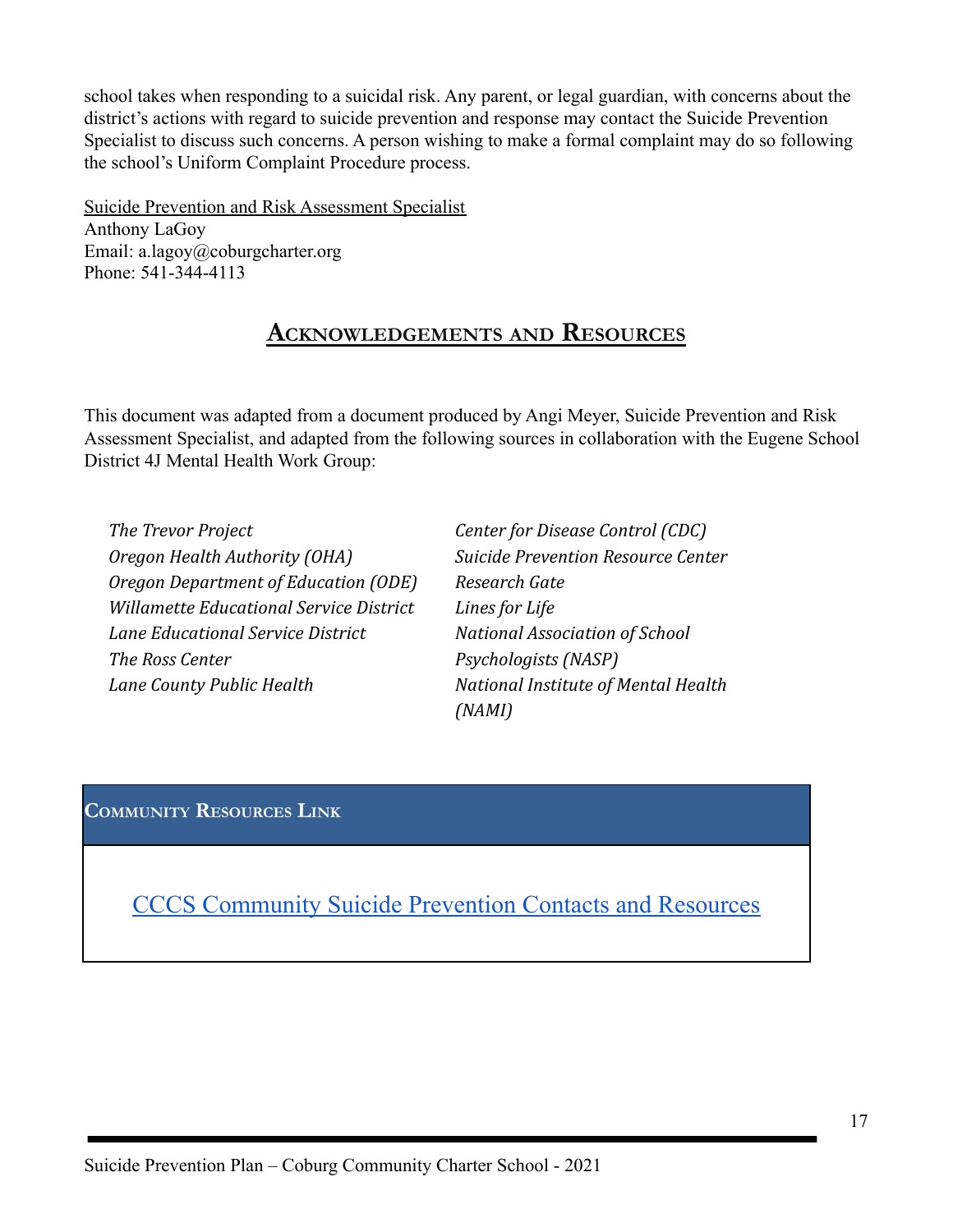# **FORMS AND CHECKLISTS**

WARNING SIGNS FOR SUICIDE *There is no definitive list of warning signs of suicide.*

| Ideation - Thoughts of<br>Suicide   | Expressing suicidal feelings through talking, gesturing, writing, or<br>drawing. Desire to die.                             |
|-------------------------------------|-----------------------------------------------------------------------------------------------------------------------------|
| Suicide Plan                        | Having a plan for suicide and/or obtaining the means to follow-through<br>on a suicidal attempt.                            |
| Unbearable Pain                     | Often as a result of a loss/crisis. Expressing they are suffering a great<br>deal and feel there is no hope.                |
| Displaying Signs of<br>Depression   | Such as a loss of pleasure in activities they used to enjoy, prolonged sad<br>mood, changes in eating or sleeping patterns. |
| <b>Making Final</b><br>Arrangements | Saying good-bye as if they won't be seeing someone again. Giving away<br>favorite possessions.                              |
| Self-Destructive<br>Behavior        | Such as the start of or increase in alcohol or drug use, risky sexual<br>behavior, reckless driving.                        |
| Changes in Behavior                 | Such as pulling away from family, friends, or social groups; anger or<br>hostility.                                         |
| Previous Suicide<br>Attempt         | This significantly increases the likelihood that someone will complete<br>suicide.                                          |
| <b>Exposure to Suicide</b>          | Friend or family member who attempted or completed suicide.                                                                 |
| Abuse                               | Physical or sexual abuse, being mistreated.                                                                                 |
| Social Isolation                    | May lead to feelings of helplessness and depression. Lack of support.<br>Unwilling to seek help.                            |
| Depression, Anxiety,<br>Agitation   | Primarily Major Depressive Disorder. Feeling trapped.                                                                       |
| Access to Lethal<br>Means           | Such as guns, weapons, knives, medications in the house.                                                                    |
| Perceived Major<br>Trouble          | Such as trouble at school, at home, or with the law.                                                                        |
| Peer Victimization                  | Bullying, extreme embarrassment or humiliation.                                                                             |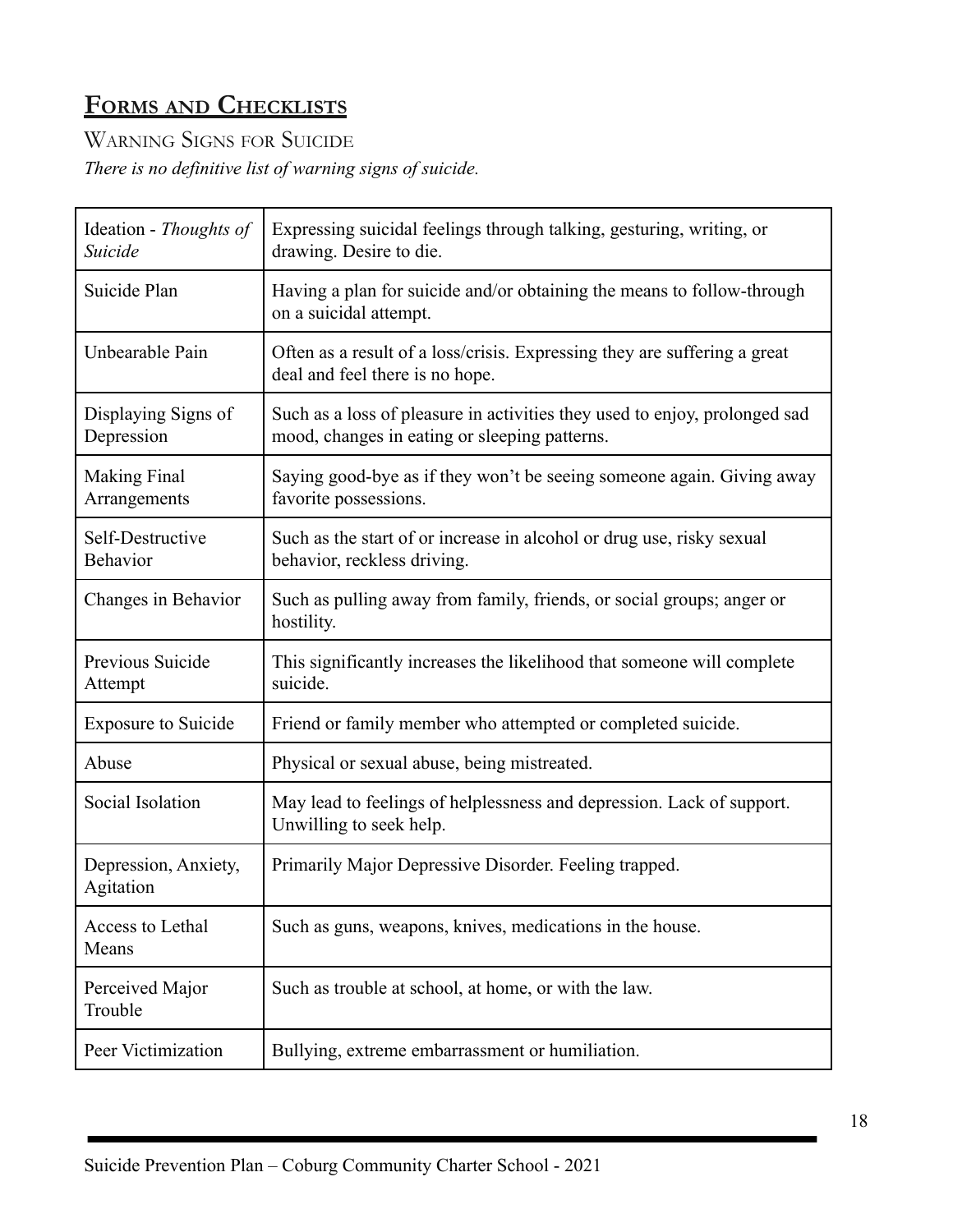# 5 STEPS TO HELP A SUICIDAL STUDENT

*Take all suicidal behavior seriously.*

| 1. | <b>Establish Rapport</b>                                                                                                | Express your concern about what you are<br>observing in their behavior.                        |
|----|-------------------------------------------------------------------------------------------------------------------------|------------------------------------------------------------------------------------------------|
| 2. | Ask the question<br>It is important that this question is<br>asked directly and it is not asked in a<br>roundabout way. | "Are you thinking about suicide?"                                                              |
| 3. | If "Yes", then do not leave this student<br>alone.                                                                      | Stay with the student.                                                                         |
| 4. | Offer comforting things to say                                                                                          | Such as, "Thanks for telling me, I am here to<br>help."                                        |
| 5. | Escort student to a Primary Intervener                                                                                  | Primary Interveners: School Counselors, School<br>Psychologists, School Nurses, and Principals |

# SUICIDAL BEHAVIOR RISK AND PROTECTIVE FACTORS

|                                                                            | <b>RISK FACTORS</b>                                                                                                                                                               | <b>PROTECTIVE FACTORS</b>                                                                                                                                                                                                    |
|----------------------------------------------------------------------------|-----------------------------------------------------------------------------------------------------------------------------------------------------------------------------------|------------------------------------------------------------------------------------------------------------------------------------------------------------------------------------------------------------------------------|
| $\circ$<br>$\circ$<br>$\circ$<br>$\circlearrowright$<br>$\circ$<br>$\circ$ | Current plan to kill self<br>Current suicidal ideation<br>Access to means to kill self<br>Previous suicide attempts<br>Family history of suicide<br>Exposure to suicide by others | Engaged in effective physical and/or mental<br>healthcare<br>Feeling connected to others (family, friends,<br>school, at least one trusted adult)<br>Positive problem-solving skills • Healthy<br>$\bullet$<br>coping skills |
| $\circ$<br>$\circ$                                                         | Recent discharge from psychiatric<br>hospitalization<br>History of mental health challenges                                                                                       | Restricted access to means to kill self<br>Stable living environment<br>Willing to access support/help<br>Positive self esteem                                                                                               |
| $\circ$<br>$\circlearrowright$<br>$\circlearrowright$                      | Current drug/alcohol use<br>Sense of hopelessness<br>Self-hate or self-injurious behavior<br>Current psychological/emotional pain                                                 | Resiliency<br>$\bullet$<br>High frustration tolerance<br><b>Emotional regulation</b>                                                                                                                                         |
| $\circ$<br>$\circ$<br>$\circlearrowright$<br>$\circ$<br>$\circ$            | Loss (relationship, work, financial)<br>Relationship issues (friends/family/school)<br>Feeling isolated/alone<br>Current/past trauma<br><b>Bullying</b>                           | Cultural and/or religious beliefs that<br>$\bullet$<br>discourage suicide<br>Successful at school<br>Has responsibility for others<br>Financial stability<br>$\bullet$                                                       |
| $\circ$                                                                    | Discrimination and lived experience with<br>oppression                                                                                                                            | Future planning<br>Acceptance of identity (family, peers, school)                                                                                                                                                            |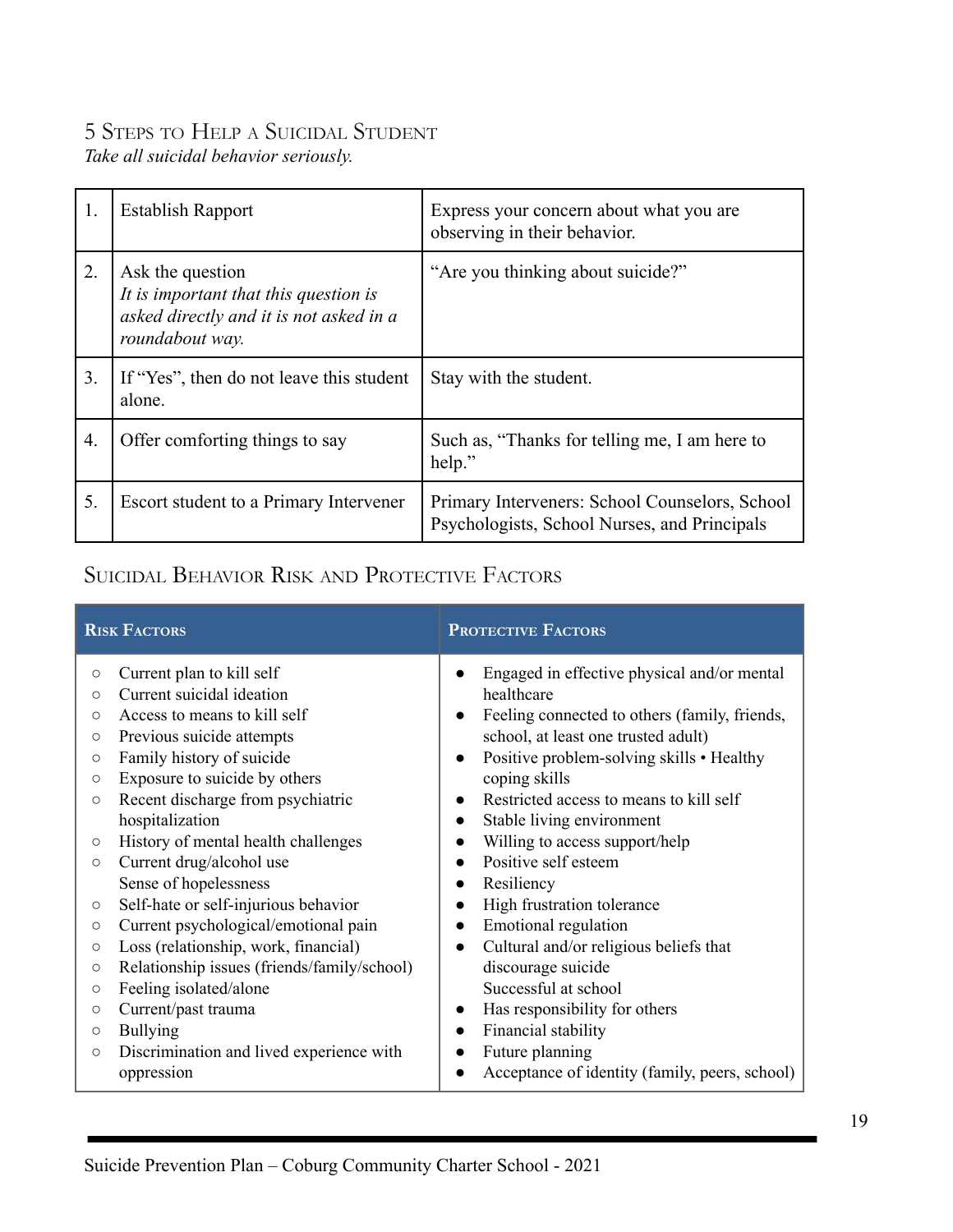- Chronic pain/physical health problems
- Impulsive or aggressive behavior
- Unwilling to seek help
- Members of disproportionately at-risk groups (LGBTQ+, Black, Indigenous, People of Color, etc.)

**KEEP IN MIND**: A person with an array of protective factors in place can still struggle with thoughts of suicide. It is important to consider this when conducting a risk assessment.

## SUICIDE RISK FACTORS AND WARNING SIGNS CHECKLIST

# Risk Factors

| Mental illness                       | Local suicide cluster                                                                     |
|--------------------------------------|-------------------------------------------------------------------------------------------|
| Substance use disorder               | Lack of social support and sense of isolation                                             |
| Hopelessness                         | Asking for help is associated with stigma                                                 |
| Impulsive/aggressive<br>tendencies   | Lack of healthcare                                                                        |
| Trauma or abuse history              | Exposure to a suicide death                                                               |
| Major physical or chronic<br>illness | Non-suicidal self-injury                                                                  |
| Previous suicide attempt             | Cultural/religious beliefs that suicide is an acceptable solution to<br>coping challenges |
| Family history of suicide            | Other:                                                                                    |
| Recent loss of relationship          |                                                                                           |
| Access to lethal means               |                                                                                           |

#### Warning Signs

| Talks about wanting to die/kill self | Acts anxious, agitated, or reckless       |
|--------------------------------------|-------------------------------------------|
| Looks for ways to kill self          | Sleeps too little or too much             |
| Reports feeling hopeless             | Withdraws or reports feeling isolated     |
| Reports feeling having no purpose    | Shows rage or talks about seeking revenge |
| Reports feeling trapped              | Displays extreme mood swings              |
| Reports feeling in unbearable pain   | $Other+$                                  |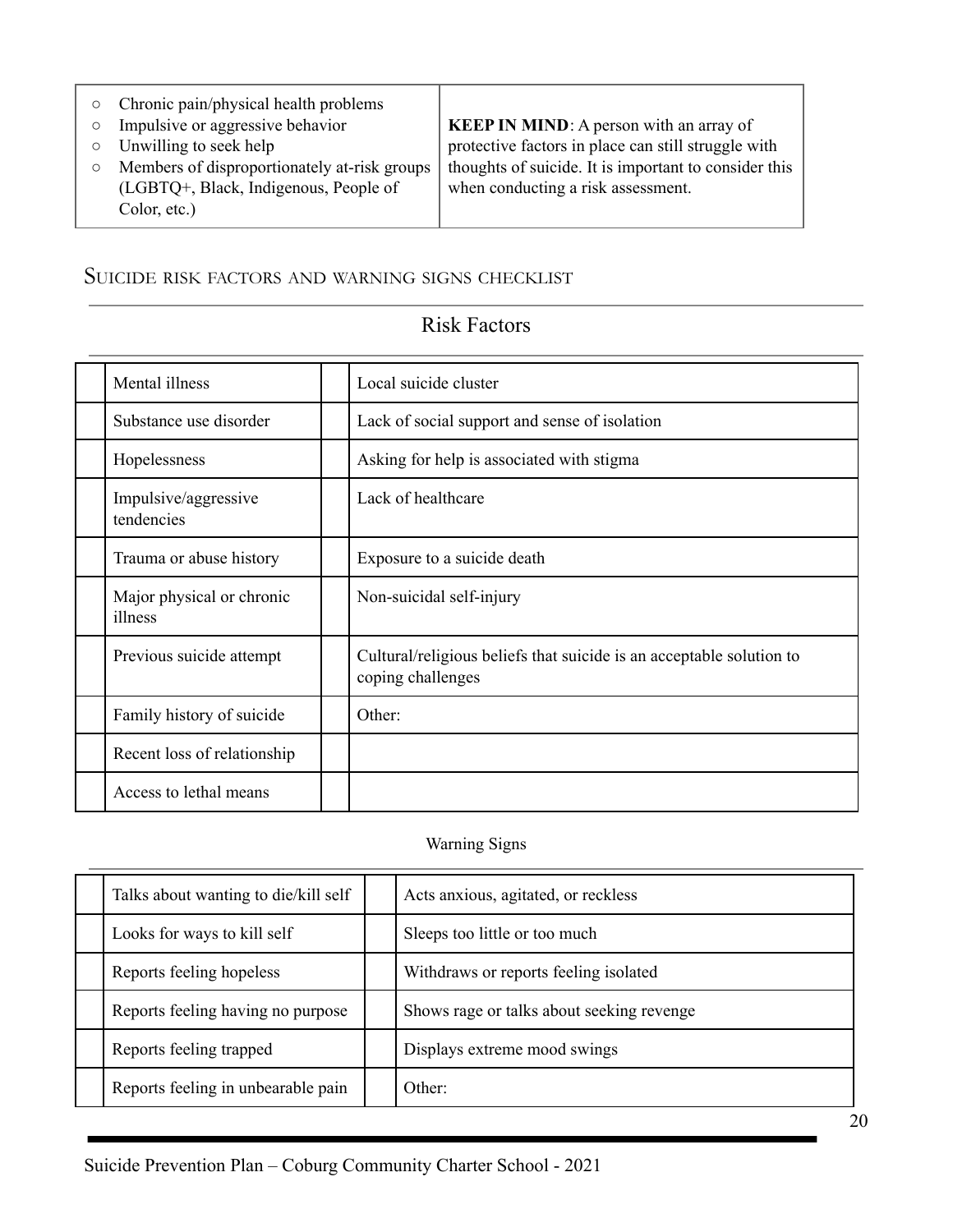| Talks about being a burden         |  |
|------------------------------------|--|
| Increasing use of alcohol or drugs |  |

From NASP (2020a)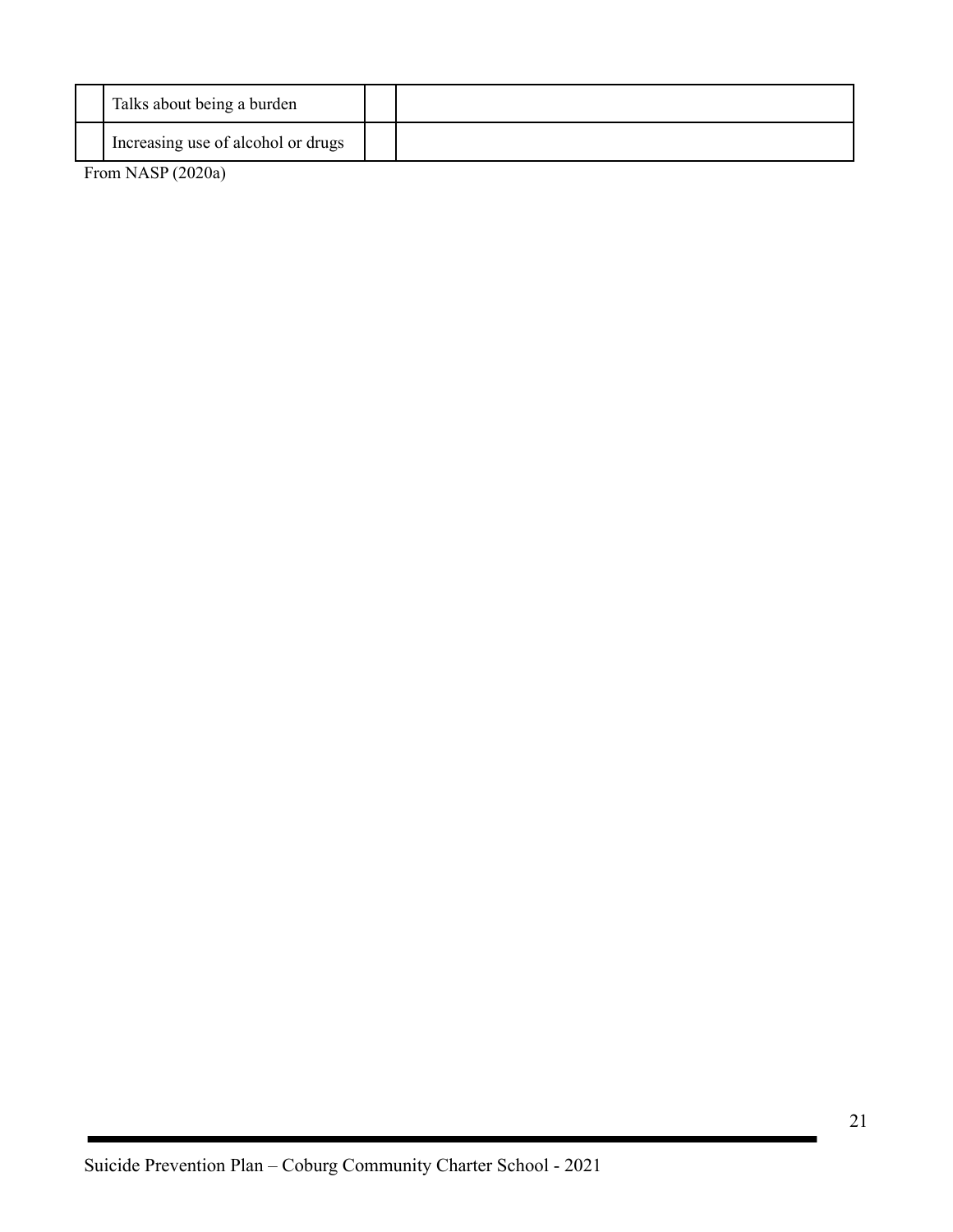# **COLUMBIA-SUICIDE SEVERITY RATING SCALE (C-SSRS)**

| <b>SUICIDE IDEATION DEFINITIONS AND PROMPTS</b>                                                                                                                     |            |    |
|---------------------------------------------------------------------------------------------------------------------------------------------------------------------|------------|----|
| Ask questions that are bolded and <u>underlined</u> .                                                                                                               | <b>YES</b> | NO |
| <b>Ask Questions 1 and 2</b>                                                                                                                                        |            |    |
| 1) Have you wished you were dead or wished you could go to sleep and not wake up?                                                                                   |            |    |
| Have you actually had any thoughts of killing yourself?                                                                                                             |            |    |
| If YES to 2, ask questions 3, 4, 5, and 6. If NO to 2, go directly to question 6.                                                                                   |            |    |
| <u>Have vou been thinking about how you might do this?</u>                                                                                                          |            |    |
| E.g. "I thought about taking an overdose but I never made a specific plan as to when,<br>where, or how I would actually do itand I would never go through with it." |            |    |
| <u>Have you had these thoughts and had some intention of acting on them?</u><br>4)                                                                                  |            |    |
| As opposed to "I have the thoughts but I definitely will not do anything about<br>them."                                                                            |            |    |
| 5) Have you started to work out or worked out the details of how to kill yourself? Do<br>you intend to carry out this plan?                                         |            |    |

| Have you ever done anything, started to do anything, or prepared to do anything to                                                                                                                   | Y ES |  |
|------------------------------------------------------------------------------------------------------------------------------------------------------------------------------------------------------|------|--|
| end your life?<br>Examples: Collected pills, obtained a gun, gave away valuables, wrote a will or suicide<br>note, took out pills but didn't swallow any, held a gun but changed your mind or it was |      |  |
| grabbed from your hand, went to the roof but didn't jump; or actually took pills, tried to<br>shoot yourself, cut yourself, tried to hang yourself, etc.                                             |      |  |
| If YES, ask: Was this within the past three months?                                                                                                                                                  |      |  |

Low Risk

(i.e., current comments, thoughts of suicide, but no suicide plan, acknowledges helping resources and protective factors)

Moderate Risk (i.e., prior attempt, thoughts of and plan for behavior or no resources, but no time frame for behavior)

High Risk (i.e., thoughts of suicide, plan for behavior, time frame for behavior specified, and no helping resources)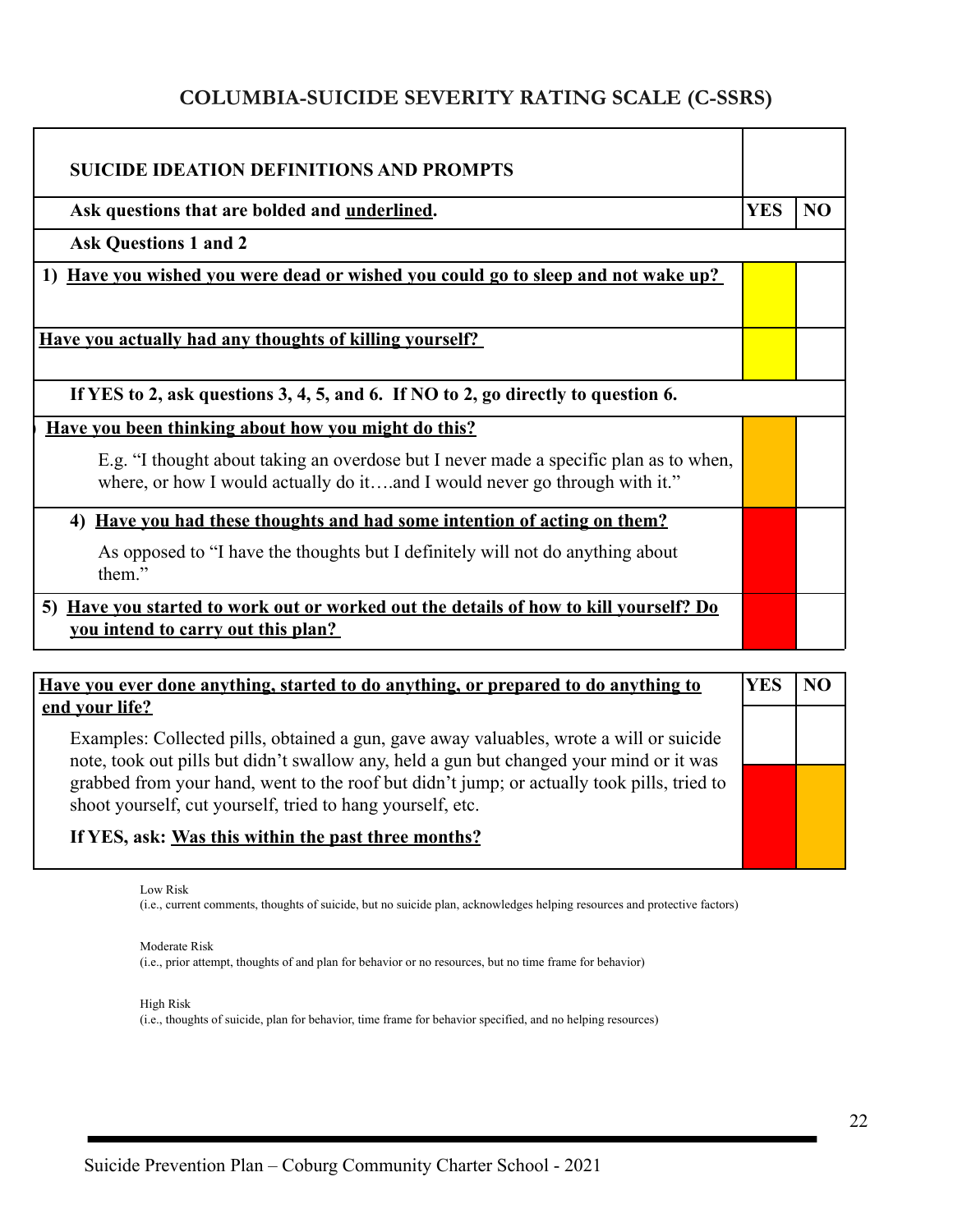# POST C-SSRS PRIMARY CAREGIVER INTERVIEW (OPTIONAL)

| Has your child displayed abrupt behavior changes?         |
|-----------------------------------------------------------|
|                                                           |
|                                                           |
| What is your child's current support system?              |
|                                                           |
|                                                           |
| Is there a history of mental illness?                     |
|                                                           |
|                                                           |
| Is there a history of recent losses, trauma, or bullying? |
|                                                           |
|                                                           |
| Has your child ever tried to harm themselves before?      |
|                                                           |
|                                                           |
| Have they ever attempted to kill themselves before?       |
|                                                           |
|                                                           |
|                                                           |
| <b>NASP</b> (2020)                                        |